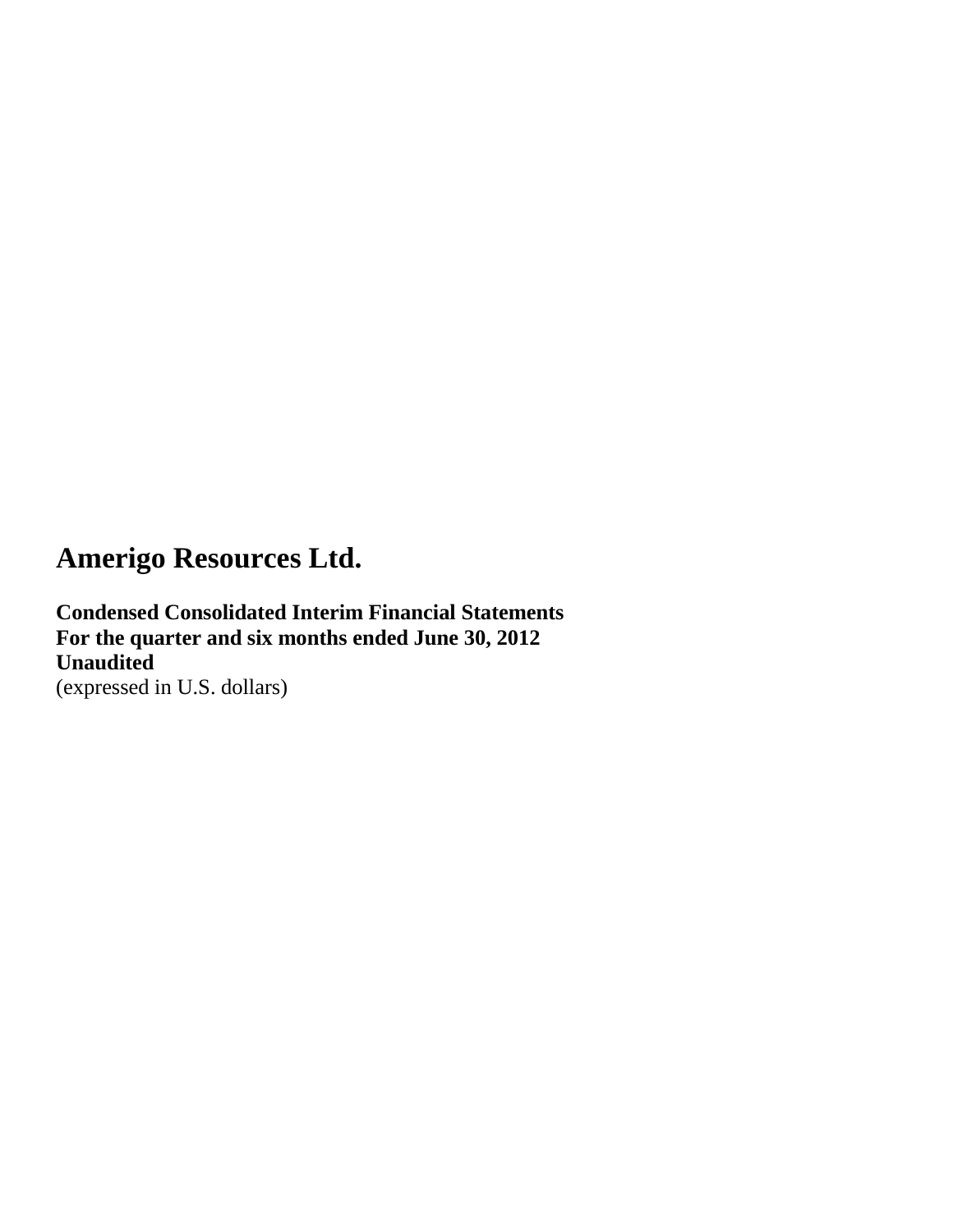Condensed Consolidated Interim Statements of Financial Position - Unaudited

#### (expressed in U.S. dollars)

|                                        |              | June 30,<br>2012 | December 31,<br>2011 |
|----------------------------------------|--------------|------------------|----------------------|
|                                        | <b>Notes</b> | \$               | \$                   |
| Assets                                 |              |                  |                      |
| <b>Current assets</b>                  |              |                  |                      |
| Cash and cash equivalents              |              | 7,591,947        | 20,819,467           |
| Trade and other receivables            |              | 20,351,204       | 18,885,945           |
| Prepaid expenses                       |              | 399,950          | 380,797              |
| Inventories                            | 5            | 13,749,804       | 9,564,669            |
|                                        |              |                  |                      |
| <b>Non-current assets</b>              |              | 42,092,905       | 49,650,878           |
| Investments                            |              | 5,900,409        |                      |
|                                        | 6            |                  | 8,722,744            |
| Property, plant and equipment          | 8            | 150,958,494      | 138,638,900          |
| Intangible assets                      | 9            | 7,521,056        | 7,726,251            |
| Other non-current assets               |              | 640,680          | 590,846              |
| <b>Total assets</b>                    |              | 207,113,544      | 205,329,619          |
|                                        |              |                  |                      |
| <b>Liabilities</b>                     |              |                  |                      |
| <b>Current liabilities</b>             |              |                  |                      |
| Trade and other payables               |              | 21,660,150       | 21,338,603           |
| El Teniente royalties payable          | 7            | 11,539,892       | 9,523,714            |
| Current income tax liabilities         |              | 805,724          | 667,573              |
| Royalites to related parties           | 11           | 607,384          | 646,214              |
| <b>Borrowings</b>                      | 10           | 3,365,917        | 3,854,551            |
|                                        |              | 37,979,067       | 36,030,655           |
| <b>Non-current liabilities</b>         |              |                  |                      |
| <b>Borrowings</b>                      | 10           |                  | 764,598              |
| Trade and other payables               |              | 3,987,472        | 2,538,590            |
| Royalties to related parties           | 11           | 4,634,037        | 5,141,220            |
| Asset retirement obligation            |              | 6,113,654        | 6,841,707            |
| Deferred income tax liability          |              | 14,264,271       | 15,031,235           |
| <b>Total liabilities</b>               |              | 66,978,501       | 66,348,005           |
|                                        |              |                  |                      |
| <b>Equity</b>                          | 12           |                  |                      |
| Share Capital                          |              | 77,513,839       | 77,513,839           |
| Other reserves                         |              | 6,204,706        | 5,484,972            |
| Retained earnings                      |              | 51,442,630       | 53,519,770           |
| Accumulated other comprehensive income |              | 4,973,868        | 2,463,033            |
| Total equity                           |              | 140,135,043      | 138,981,614          |
| <b>Total equity and liabilities</b>    |              | 207,113,544      | 205,329,619          |
|                                        |              |                  |                      |
| Subsequent events                      | 20           |                  |                      |

The accompanying notes are an integral part of these condensed consolidated interim financial statements.

#### **Approved by the Board of Directors**

Director

"Robert Gayton" "Ruston Goepel"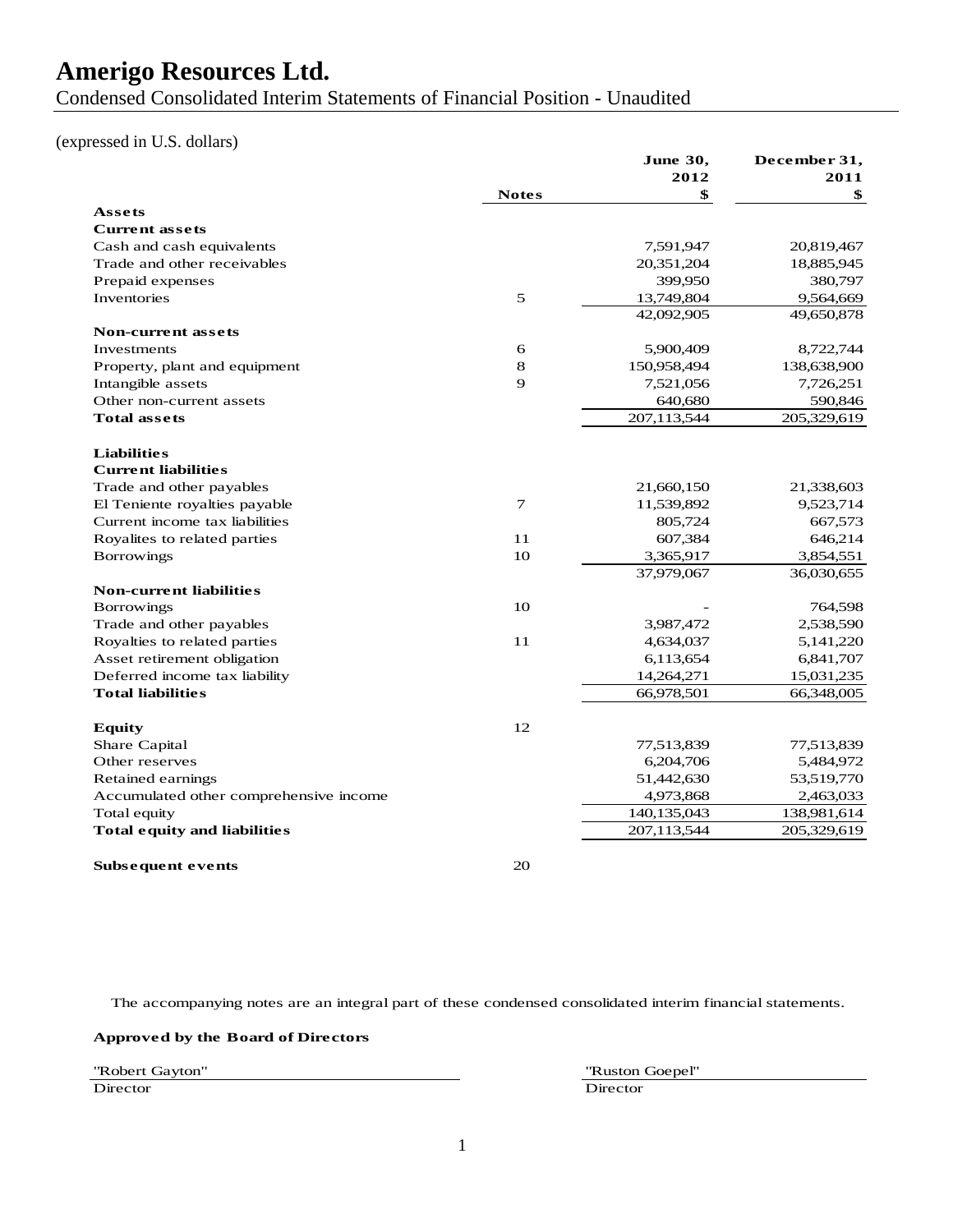Condensed Consolidated Interim Statements of Comprehensive Income - Unaudited

### (expressed in U.S. dollars)

|                                                       |                  | Quarter ended June 30, |             | Six months ended June 30. |              |
|-------------------------------------------------------|------------------|------------------------|-------------|---------------------------|--------------|
|                                                       | <b>Notes</b>     | 2012                   | 2011        | 2012                      | 2011         |
|                                                       |                  | \$                     | \$          | \$                        | \$           |
| Revenue                                               |                  | 40,013,267             | 38,294,635  | 90,512,771                | 83,810,135   |
| <b>Cost of sales</b>                                  | 14               | 40,091,974             | 34,824,206  | 87,459,285                | 74,217,633   |
| Gross (loss) profit                                   |                  | (78, 707)              | 3,470,429   | 3,053,486                 | 9,592,502    |
| Other expenses                                        |                  |                        |             |                           |              |
| General and administration                            | 15               | 1,188,962              | 1,583,245   | 2,539,486                 | 2,915,864    |
| Other expenses (gains)                                | 17               | 223,908                | (550, 821)  | (770,020)                 | (1,008,407)  |
|                                                       |                  | 1,412,870              | 1,032,424   | 1,769,466                 | 1,907,457    |
| <b>Operating (loss) profit</b>                        |                  | (1,491,577)            | 2,438,005   | 1,284,020                 | 7,685,045    |
| Finance (gain) expense                                | 16               | (41, 474)              | 340,782     | (156, 637)                | 529,300      |
| Gain on sale of investments                           | $\boldsymbol{6}$ |                        |             |                           | (9,750,931)  |
|                                                       |                  | (41, 474)              | 340,782     | (156, 637)                | (9,221,631)  |
| (Loss) profit before tax                              |                  | (1,450,103)            | 2,097,223   | 1,440,657                 | 16,906,676   |
| Income tax (recovery) expense                         |                  | (447, 849)             | 211,341     | 132,637                   | 3,366,508    |
| (Loss) profit for the perid                           |                  | (1,002,254)            | 1,885,882   | 1,308,020                 | 13,540,168   |
| Cumulative translation adjustment                     |                  | (2,970,981)            | 4,334,866   | 4,811,131                 | (379, 563)   |
| Unrealized gains on investments, net of taxes         |                  | (3,084,818)            | (3,799,569) | (2,300,296)               | (2,411,144)  |
| Transfer of other comprehensive income on sale of     |                  |                        |             |                           |              |
| investments, net of taxes                             |                  |                        |             |                           | (8,371,680)  |
| Other comprehensive (loss) income                     |                  | (6,055,799)            | 535,297     | 2,510,835                 | (11,162,387) |
| Comprehensive (loss) income                           |                  | (7,058,053)            | 2,421,179   | 3,818,855                 | 2,377,781    |
| Weghted average number of shares outstanding basic    |                  | 172,290,344            | 172,073,146 | 172,290,344               | 171,799,245  |
| Weighted average number of shares outstanding diluted |                  | 173,494,048            | 174,661,530 | 173,494,048               | 174,387,629  |
| (Loss) earnings per share                             |                  |                        |             |                           |              |
| <b>Basic</b>                                          |                  | (0.01)                 | 0.01        | 0.01                      | 0.08         |
| Diluted                                               |                  | (0.01)                 | 0.01        | 0.01                      | 0.08         |

The accompanying notes are an integral part of these condensed consolidated interim financial statements.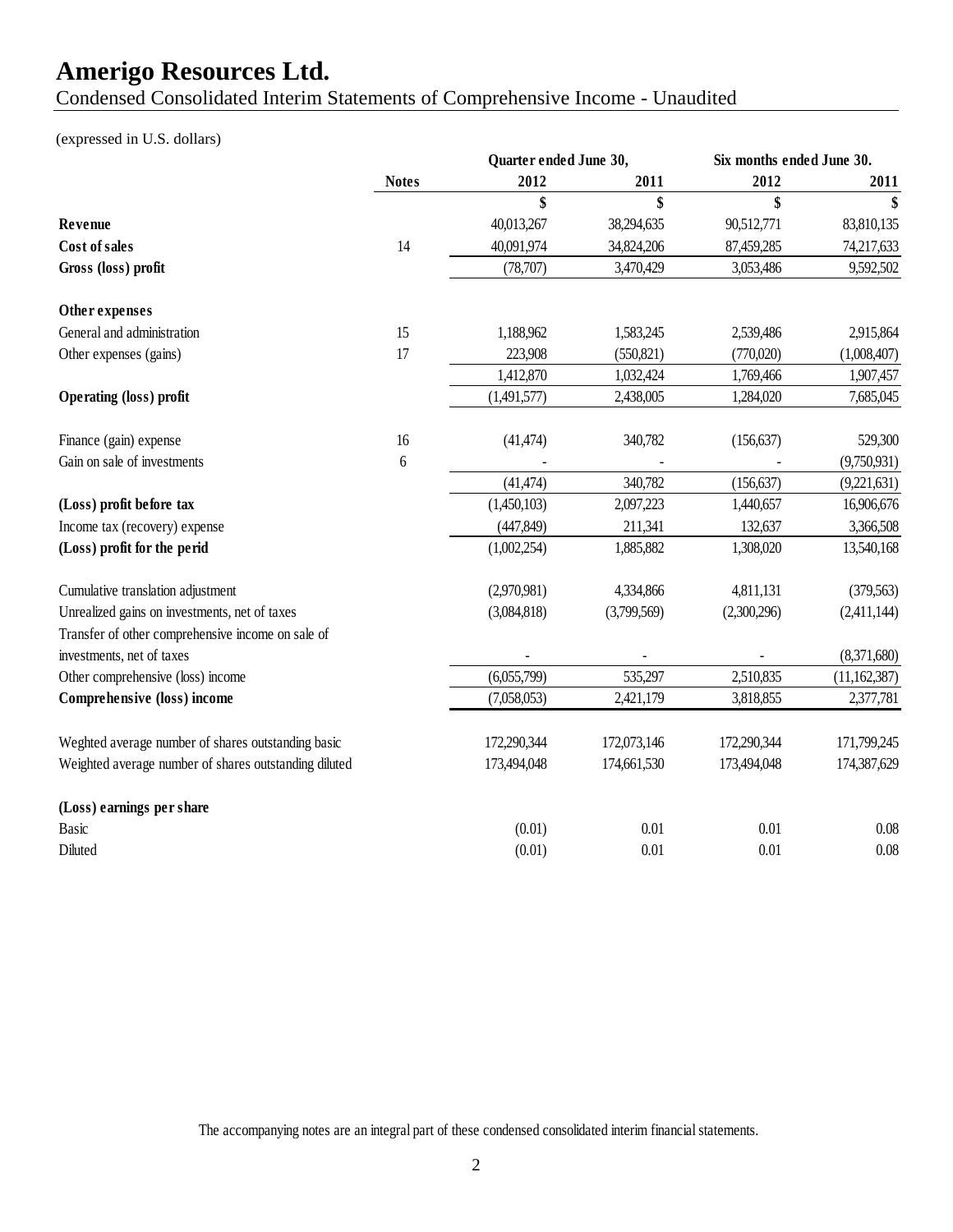Condensed Consolidated Interim Statements of Cash Flows - Unaudited

#### (expressed in U.S. dollars)

|                                                      | <b>Ouarter ended June 30,</b> | Six months ended June 30, |              |             |
|------------------------------------------------------|-------------------------------|---------------------------|--------------|-------------|
|                                                      | 2012<br>2011                  |                           | 2012         | 2011        |
|                                                      |                               | \$                        | \$           | \$          |
| Cash flows from operating activities                 |                               |                           |              |             |
| (Loss) profit for the period                         | (1,002,254)                   | 1,885,882                 | 1,308,020    | 13,540,168  |
| Adjustment for items not affecting cash:             |                               |                           |              |             |
| Gain on investment                                   |                               |                           |              | (9,750,931) |
| Depreciation and amortization                        | 3,904,898                     | 3,457,313                 | 7,935,005    | 6,816,195   |
| Deferred income tax expense                          | (647, 536)                    | 211,341                   | (160,714)    | 3,366,508   |
| Share-based payments                                 | 375,560                       | 754,337                   | 719,734      | 1,280,573   |
| Other                                                | 1,012,100                     | 280,112                   | 981,988      | 1,218,242   |
|                                                      | 3,642,768                     | 6,588,985                 | 10,784,033   | 16,470,755  |
| Changes in non-cash working capital                  |                               |                           |              |             |
| Trade, other receivables and advances                | 1,533,630                     | 8,711,263                 | (928,481)    | (3,750,359) |
| Inventories                                          | (5,133,917)                   | (3,603,901)               | (3,888,398)  | (4,576,393) |
| Trade and other payables                             | 663,637                       | (1,251,333)               | 212,545      | 2,076,916   |
| El Teniente royalty payables                         | (436,369)                     | (1,017,652)               | 1,674,084    | (1,935,076) |
| Net cash from operating activities                   | 269,749                       | 9,427,362                 | 7,853,783    | 8,285,843   |
| Cash flows from investing activities                 |                               |                           |              |             |
| Purchase of plant and equipment                      | (7,663,484)                   | (5,234,948)               | (16,264,521) | (8,592,505) |
| Proceeds from sale of plant and equipment            |                               |                           |              | 21,365      |
| Proceeds from sale of investments                    |                               |                           |              | 10,405,571  |
| Net cash from investing activities                   | (7,663,484)                   | (5,234,948)               | (16,264,521) | 1,834,431   |
| Cash flows from financing activities                 |                               |                           |              |             |
| Net repayments                                       | (841,088)                     | (2,022,344)               | (1,194,470)  | (5,846,981) |
| Dividends                                            | (3,385,160)                   | (3,559,174)               | (3,385,160)  | (3,559,174) |
| Issuance of shares on exercise of share options      |                               | 243,399                   |              | 264,992     |
| Net cash from financing activities                   | (4,226,248)                   | (5,338,119)               | (4,579,630)  | (9,141,163) |
| Net (decrease) increase in cash and cash equivalents | (11,619,983)                  | (1,145,705)               | (12,990,368) | 979,111     |
| Effect of exchange rate changes on cash              | 36,225                        | (215,190)                 | (237, 152)   | (209, 552)  |
| Cash and cash equivalents - Beginning of period      |                               |                           |              |             |
|                                                      | 19,175,705                    | 37,175,251                | 20,819,467   | 35,044,797  |

**Supplementary cash flow information (Note 18)**

The accompanying notes are an integral part of these condensed consolidated interim financial statements.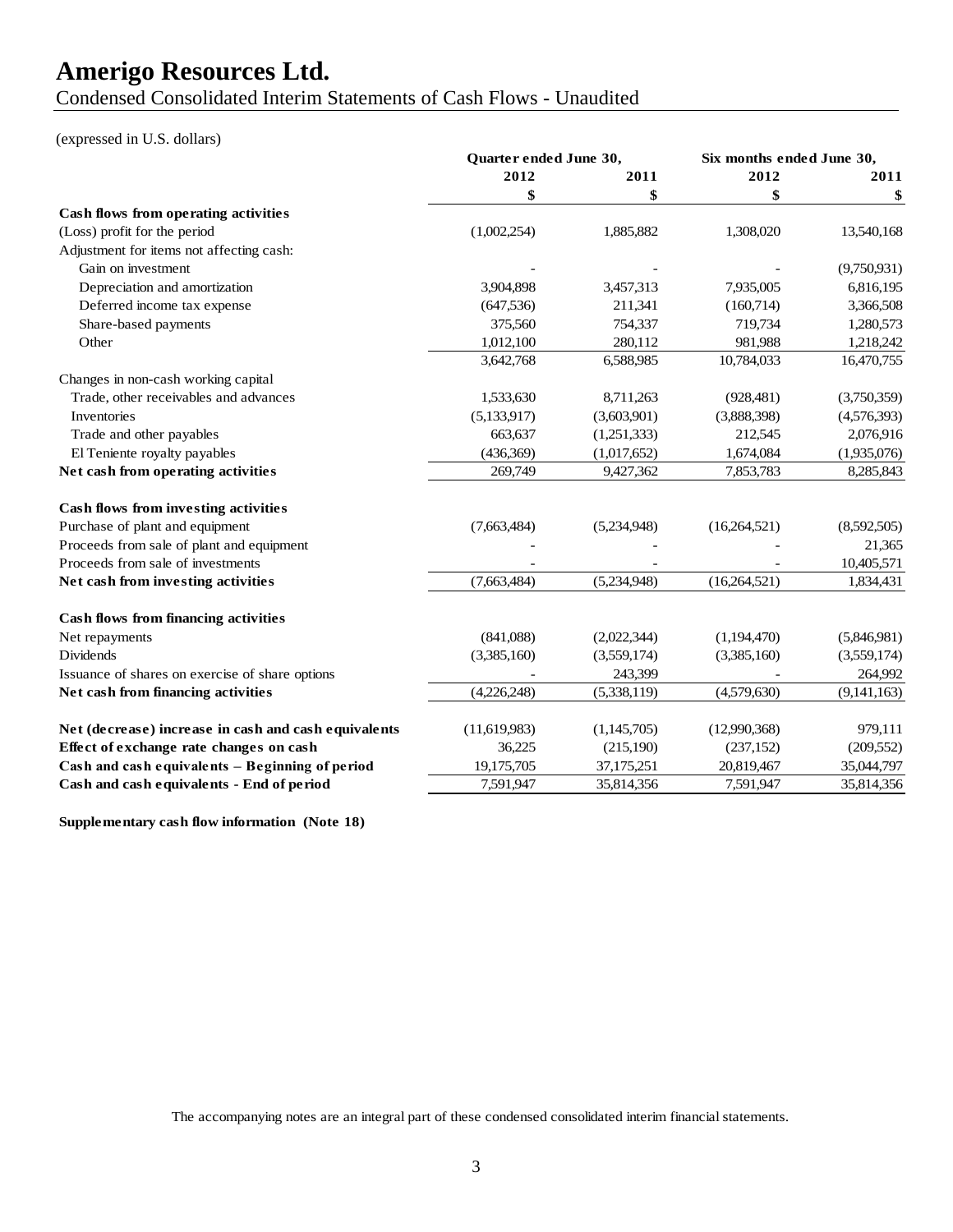Condensed Consolidated Interim Statements of Changes in Equity - Unaudited

### (expressed in U.S. dollars)

|                                                                                   | Share capital       |            |                   |                                                        |                             |                         |
|-----------------------------------------------------------------------------------|---------------------|------------|-------------------|--------------------------------------------------------|-----------------------------|-------------------------|
|                                                                                   | Number of<br>shares | Amount     | Other<br>reserves | <b>Accumulated</b><br>other<br>comprehensive<br>income | <b>Retained</b><br>earnings | <b>Total</b><br>equity  |
|                                                                                   |                     | \$         | \$                | \$                                                     | \$                          | \$                      |
| Balance January 1, 2011                                                           | 171,510,344         | 77,166,170 | 3,804,484         | 29,368,678                                             | 51,669,516                  | 162,008,848             |
| Issue of shares-                                                                  |                     |            |                   |                                                        |                             |                         |
| Exercise of share options                                                         | 780,000             | 347,669    | (82, 677)         |                                                        |                             | 264,992                 |
| Share-based payments<br>Cumulative translation<br>adjustment                      |                     | L,         | 1,280,573         | (379, 563)                                             |                             | 1,280,573<br>(379, 563) |
| Unrealized losses on investments<br>(net of tax recoveries of<br>\$1,130,857      |                     |            |                   | (2,411,144)                                            |                             | (2,411,144)             |
| Transfer of other comprehensive<br>income on sale of<br>investments(net of tax of |                     |            |                   |                                                        |                             |                         |
| $(\$2,092,920)$                                                                   |                     |            |                   | (8,371,680)                                            |                             | (8,371,680)             |
| Net earnings for the period                                                       |                     |            |                   |                                                        | 13,540,168                  | 13,540,168              |
| Dividends                                                                         |                     |            |                   |                                                        | (3,559,174)                 | (3,559,174)             |
| Balance June 30, 2011                                                             | 172,290,344         | 77,513,839 | 5,002,380         | 18,206,291                                             | 61,650,510                  | 162,373,020             |
| Share-based payments<br>Cumulative translation                                    |                     |            | 482,592           |                                                        |                             | 482,592                 |
| adjustment                                                                        |                     |            |                   | (14,018,275)                                           |                             | (14,018,275)            |
| Unrealized losses on investments<br>(net of tax of \$184,786)                     |                     |            |                   | (1,724,983)                                            |                             | (1,724,983)             |
| Net loss for the period                                                           |                     |            |                   |                                                        | (4,839,650)                 | $-4,839,650$            |
| Dividends                                                                         |                     |            |                   |                                                        | (3,291,090)                 | (3,291,090)             |
| Balance December 31, 2011                                                         | 172,290,344         | 77,513,839 | 5,484,972         | 2,463,033                                              | 53,519,770                  | 138,981,614             |
| Balance January 1, 2012                                                           | 172,290,344         | 77,513,839 | 5,484,972         | 2,463,033                                              | 53,519,770                  | 138,981,614             |
| Share-based payments<br>Cumulative translation                                    |                     |            | 719,734           |                                                        |                             | 719,734                 |
| adjustment<br>Unrealized losses on<br>investments (net of tax recoveries          |                     |            |                   | 4,811,131                                              |                             | 4,811,131               |
| of \$522,039)                                                                     |                     |            |                   | (2,300,296)                                            |                             | (2,300,296)             |
| Net earnings for the period                                                       |                     |            |                   |                                                        | 1,308,020                   | 1,308,020               |
| Dividends                                                                         |                     |            |                   |                                                        | (3,385,160)                 | (3,385,160)             |
| Balance June 30, 2012                                                             | 172,290,344         | 77,513,839 | 6,204,706         | 4,973,868                                              | 51,442,630                  | 140,135,043             |

The accompanying notes are an integral part of these condensed consolidated interim financial statements.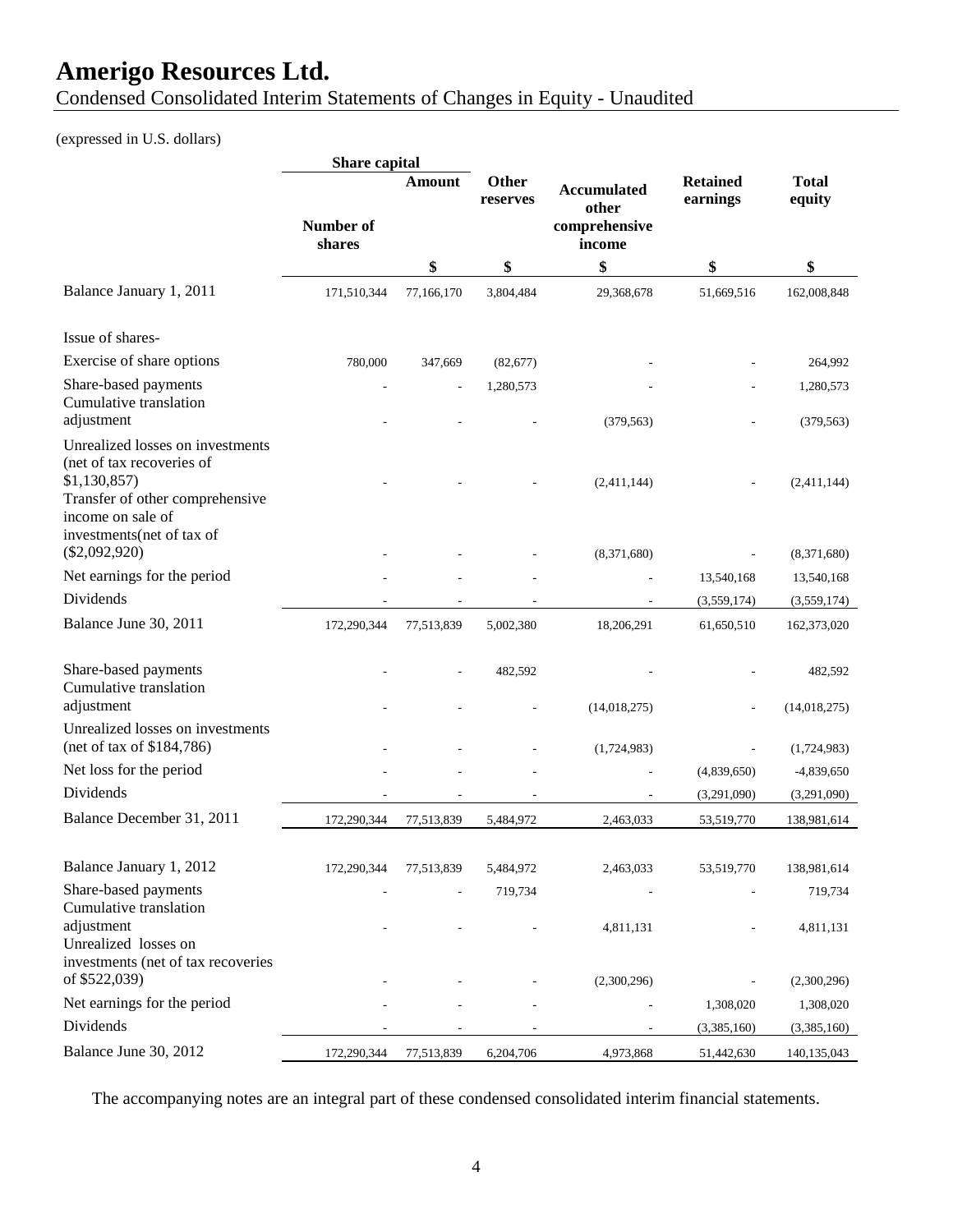Notes to the Condensed Consolidated Interim Financial Statements - Unaudited June 30, 2012

(expressed in U.S. dollars)

### **1 General Information**

Amerigo Resources Ltd. (the "Company") is a company incorporated pursuant to the laws of British Columbia, Canada and its shares are listed for trading on the Toronto Stock Exchange ("TSX"), the OTCQX stock exchange in the United States and the Lima Stock Exchange. The address of the Company's principal office is Suite 1950 – 400 Burrard Street, Vancouver, British Columbia.

The Company is a producer of copper and molybdenum concentrates with operations in Chile. Its operating subsidiary Minera Valle Central S.A. ("MVC") has contracts with Corporacion Nacional del Cobre de Chile ("Codelco"), Chile's state-owned copper producer, to process tailings through 2021 from El Teniente, the world's largest underground copper mine.

These condensed consolidated interim financial statements were authorised for issue by the board of directors on August 1, 2012.

### **2 Basis of presentation and statement of compliance**

The Company is following the same accounting policies and methods of computation in these condensed consolidated interim financial statements as it did in the audited consolidated financial statements for the year ended December 31, 2011.

These condensed consolidated interim financial statements have been prepared in accordance with International Financial Reporting Standards ("IFRS") as issued by the International Accounting Standards Board ("IASB") applicable to the preparation of interim financial statements, including IAS 34, Interim Financial Reporting. These condensed consolidated interim financial statements should be read in conjunction with the audited consolidated financial statements for the year ended December 31, 2011, which have been prepared in accordance with IFRS as issued by the IASB.

### **3 Accounting Policies**

Taxes on income in the interim periods are accrued using the tax rate that would be applicable to expected total annual profit or loss.

#### **4 Estimates**

The preparation of interim financial statements requires management to make judgements, estimates and assumptions that affect the application of accounting policies and the reported amounts of assets and liabilities, income and expenses. Actual results may differ from these estimates. In preparing these condensed consolidated interim financial statements, the significant judgements made by management in applying the Company's accounting policies and the key sources of estimation uncertainty were the same as those that applied to the consolidated financial statements for the year ended December 31, 2011.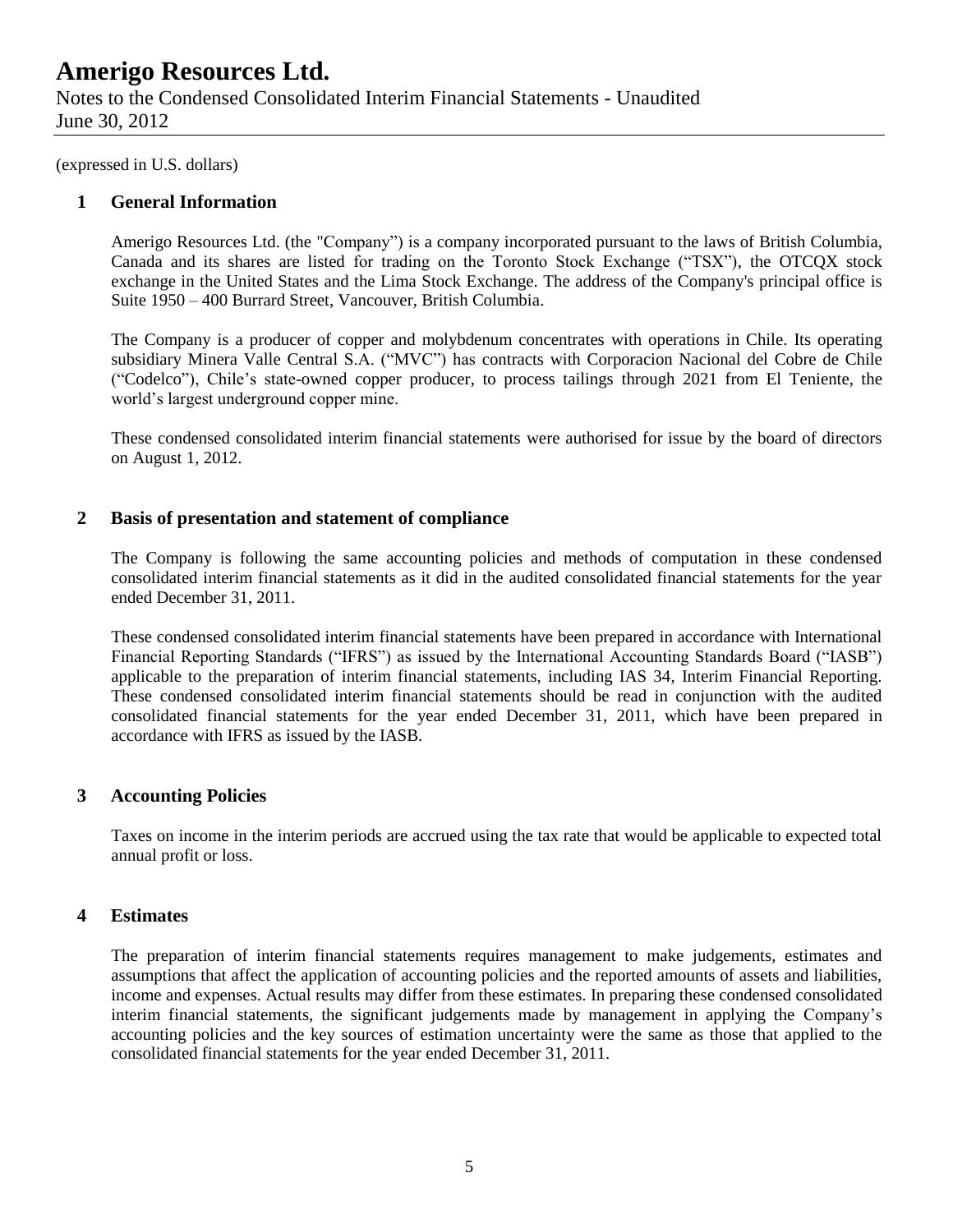Notes to the Condensed Consolidated Interim Financial Statements - Unaudited June 30, 2012

(expressed in U.S. dollars)

### **5 Inventories**

|                                        | <b>June 30,</b> | December 31, |  |
|----------------------------------------|-----------------|--------------|--|
|                                        | 2012            | 2011         |  |
|                                        |                 |              |  |
| Plant supplies and consumables at cost | 8,877,260       | 5,697,799    |  |
| Concentrate inventories at cost        | 4,872,544       | 3,866,870    |  |
|                                        | 13,749,804      | 9,564,669    |  |

The write-down of inventories recognised in operating expenses amounted to \$nil (December 31, 2011: \$nil).

### **6 Available-for-sale financial assets**

|                            | <b>June 30,</b> | December 31,   |  |
|----------------------------|-----------------|----------------|--|
|                            | 2012            | 2011           |  |
|                            | \$              | \$             |  |
| <b>Beginning of period</b> | 8,722,744       | 25,583,511     |  |
| Exchange differences       | 9,083           | 245,285        |  |
| Disposals                  | ۰               | (11, 119, 240) |  |
| Changes in fair value      | (2,831,418)     | (5,986,812)    |  |
| End of period              | 5,900,409       | 8,722,744      |  |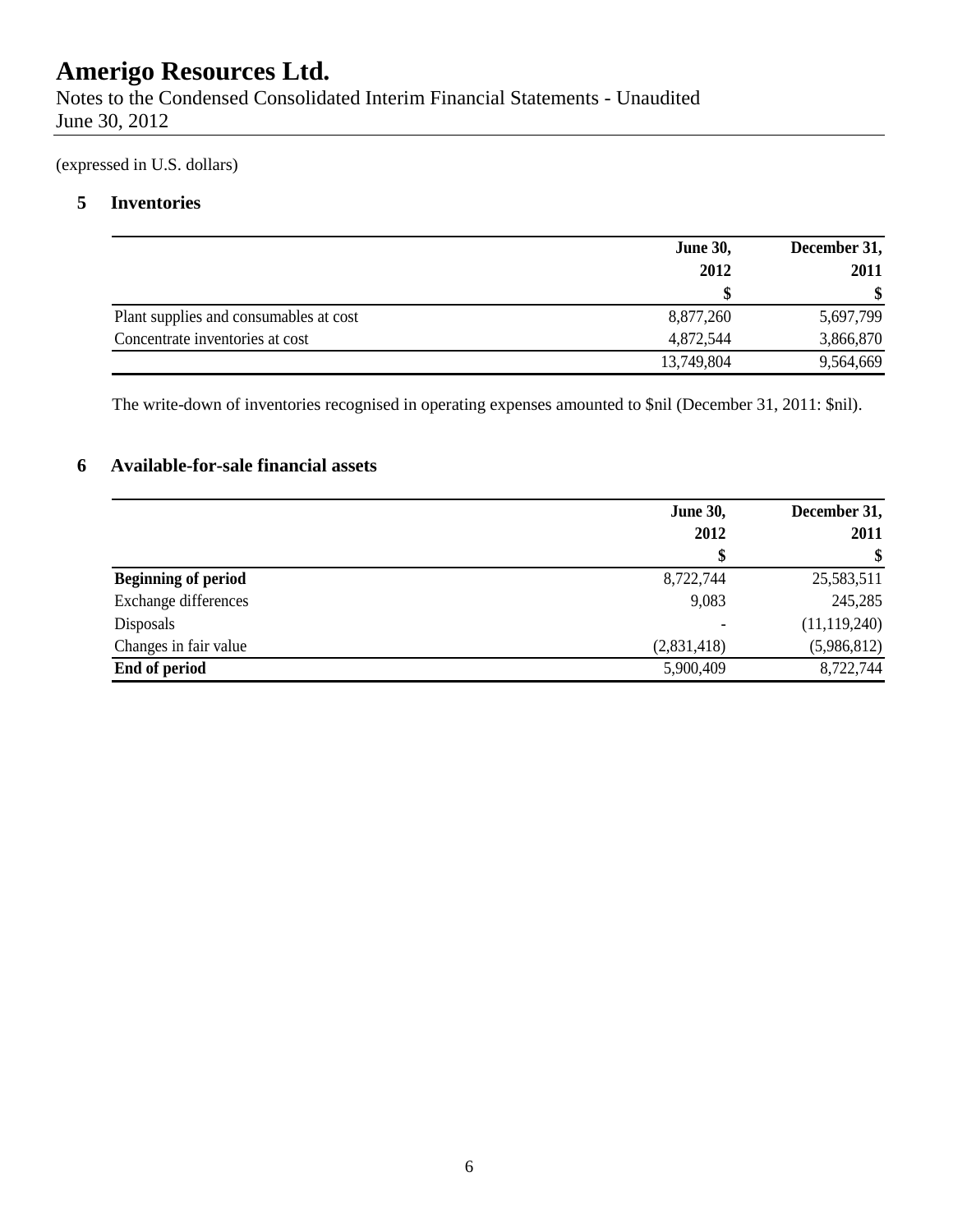Notes to the Condensed Consolidated Interim Financial Statements - Unaudited June 30, 2012

#### (expressed in U.S. dollars)

Available-for-sale financial assets include the following:

|                       | <b>June 30,</b> | December 31, |  |
|-----------------------|-----------------|--------------|--|
|                       | 2012            | 2011         |  |
|                       | \$              | -S           |  |
| Candente Copper Corp. | 3,184,063       | 5,527,254    |  |
| Candente Gold Corp.   | 360,309         | 499,158      |  |
| Los Andes Copper Ltd. | 2,196,834       | 2,519,688    |  |
| Cobriza Metals Corp.  | 159,203         | 176,644      |  |
|                       | 5,900,409       | 8,722,744    |  |

- a) During the year ended December 31, 2011, the Company sold 5,000,000 Candente Copper Corp. ("Candente Copper") shares, and recognized a gain of \$9,750,931 in earnings. At June 30, 2012, Candente Copper's closing share price was Cdn\$0.56 and the fair value of the Company's approximately 5% investment in Candente Copper was \$3,184,063. During the six months ended June 30, 2012, the Company recorded other comprehensive loss of \$2,343,191 (2011: other comprehensive loss of \$1,820,966) for the changes in fair value of this investment.
- b) At June 30, 2012, Candente Gold Corp. ("Candente Gold") had a closing share price of Cdn\$0.17 and the fair value of the Company's approximately 4% investment in Candente Gold was \$360,309. During the six months ended June 30, 2012, the Company recorded other comprehensive loss of \$138,849 (2011: other comprehensive loss of \$1,030,766) for the changes in the fair value of this investment.
- c) At June 30, 2012, Los Andes Copper Ltd. ("Los Andes") had a closing share price of Cdn\$0.28 and the fair value of the Company's approximately 5% investment was \$2,196,834. During the six months ended June 30, 2012, the Company recorded other comprehensive loss of \$322,854 (2011: other comprehensive loss of \$690,269) for the changes in the fair value of this investment.
- d) On October 6, 2011, the Company received a total of 1,157,656 shares of Cobriza Metals Corp. ("Cobriza"), an issuer listed on the TSX, following Cobriza's spinout from Candente Copper. At June 30, 2012, Cobriza's closing share price was Cdn\$0.14 and the fair value of the Company's approximately 4% investment in Cobriza was \$159,203. The Company recorded other comprehensive loss of \$17,441 for the decrease in the fair value of this investment during the six months ended June 30, 2012 (2011: \$nil).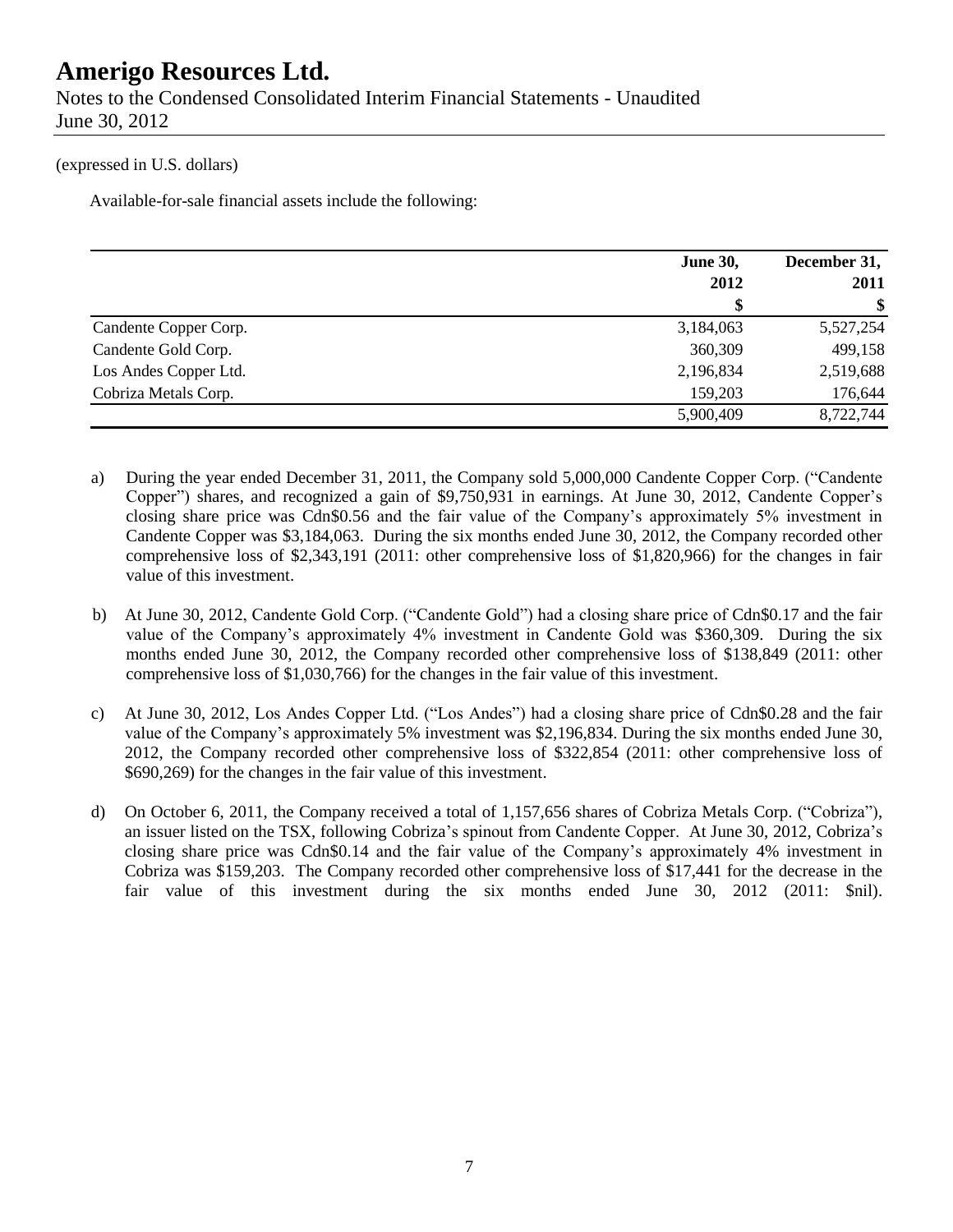Notes to the Condensed Consolidated Interim Financial Statements - Unaudited June 30, 2012

(expressed in U.S. dollars)

### **7 El Teniente royalty payable**

MVC has a contract with Codelco – El Teniente ("DET") until 2021 to process tailings from the current production of the El Teniente mine in Chile ("fresh tailings"). MVC pays a royalty to DET on copper and molybdenum concentrates produced by MVC. The amount of the copper royalty on fresh tailings is determined pursuant to a formula that considers both the price of copper and the copper content in the fresh tailings. No royalties are payable on fresh tailings if the copper price is below \$0.80/lb (for copper content in fresh tailings between 0.09% and 0.1499%); if the copper price is between \$0.80/lb and \$0.95/lb, the royalty varies on a sliding scale from 0% to 10%; if the copper price is between \$0.95/lb and \$1.30/lb, the royalty varies on a sliding scale from 10% to 13.5%; and if the copper price is \$1.30/lb or higher, a maximum royalty of 13.5% is payable.

Royalty payments for copper concentrates production are calculated using the LME Price for copper for the month of delivery of the tailings, and invoiced by DET in Chilean Pesos ("CLP") using the higher of either the "Dolar Acuerdo" or the "Dolar Observado" exchange rates, on a monthly basis within 30 days of the end of the third month following the month of delivery of the tailings. Payment to DET is made within 10 days of receipt of invoices. Accordingly, the price base used for the calculation of the El Teniente royalty is, in most instances, not the same price base used for the pricing of copper concentrate sales.

Adjustments to the El Teniente royalty are recorded on a monthly basis for changes in copper concentrate deliveries during the settlement period.

MVC also pays to DET a royalty of 10% of MVC's net revenue received from the sale of molybdenum concentrates produced from fresh tailings.

The El Teniente royalties are recorded as a component of cost of sales.

During the quarter ended June 30, 2009, MVC reached an agreement with DET providing MVC the right to process tailings from the Colihues tailings impoundment ("old tailings"). The agreement provides for a sliding scale copper royalty on old tailings that is 3% if the LME Price is less than \$0.80/lb, and rises to approximately 30% at an LME Price of \$4.27/lb, but also contains a provision that the parties will review and potentially adjust the formula where the LME Price remains lower than \$1.95/lb or higher than \$4.27/lb for three consecutive months. For molybdenum prices lower than \$35/lb, the royalty on old tailings is 11.9% and for molybdenum prices greater than or equal to \$35/lb, the royalty is 12.4%. The agreement further provides that in December of each year the parties will revise the formula's grade and recovery parameters if necessary.

As at June 30, 2012, royalties payable to El Teniente were \$11,539,892 (December 31, 2011: \$9,523,714), representing approximately three months of royalties.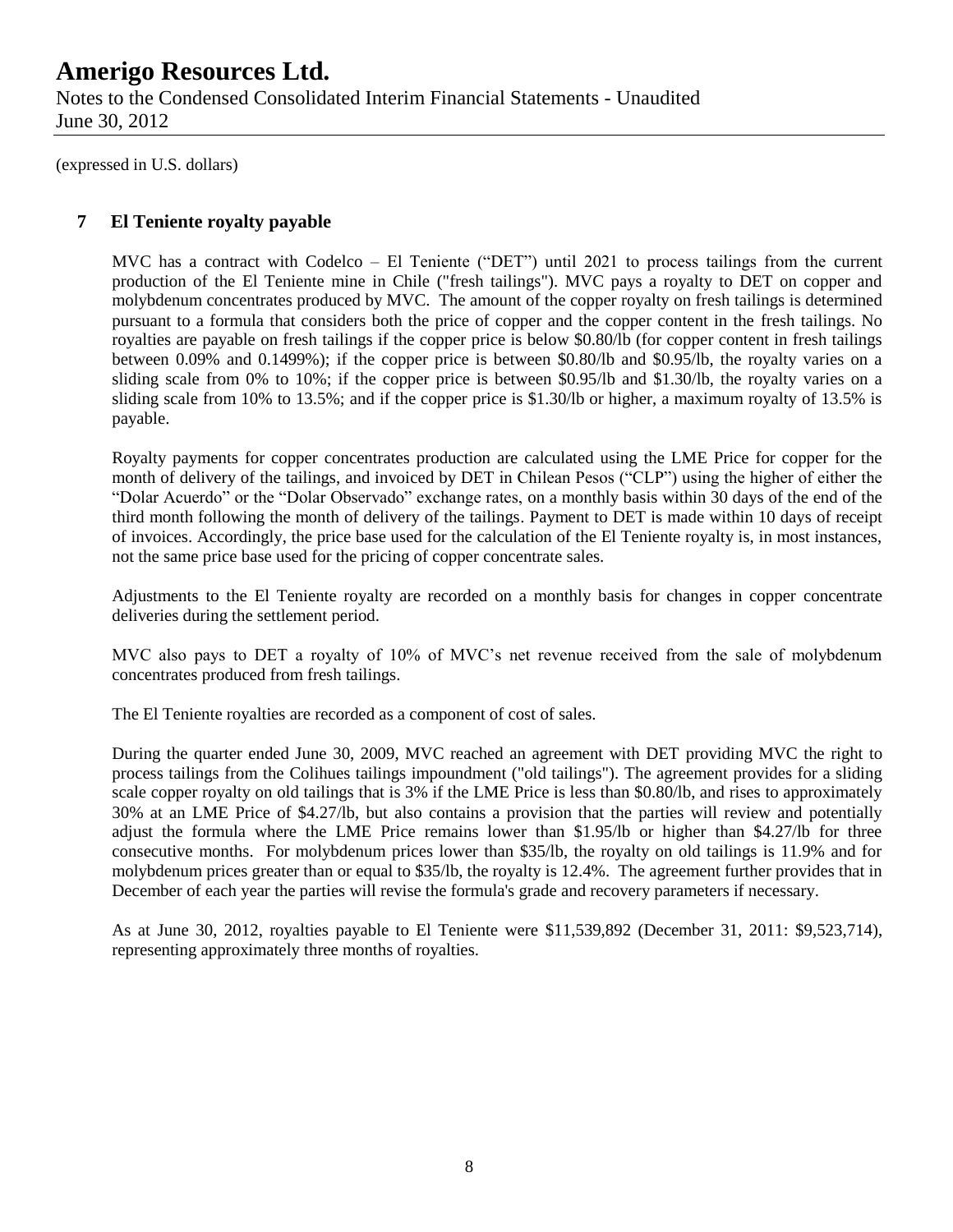Notes to the Condensed Consolidated Interim Financial Statements - Unaudited June 30, 2012

(expressed in U.S. dollars)

### **8 Property, plant and equipment**

|                                |                  | <b>Machinery</b> and |                |
|--------------------------------|------------------|----------------------|----------------|
|                                | <b>Plant</b> and | equipment and        |                |
|                                | infrastructure   | other assets         | <b>Total</b>   |
|                                | \$               | \$                   | \$             |
| Year ended December 31, 2011   |                  |                      |                |
| Opening net book amount        | 113,352,478      | 27,321,165           | 140,673,643    |
| Exchange differences           | (11,056,710)     | (2,508,032)          | (13, 564, 742) |
| <b>Additions</b>               | 20,708,643       | 5,029,752            | 25,738,395     |
| Disposals                      |                  | (36, 335)            | (36, 335)      |
| Depreciation charge            | (11, 492, 306)   | (2,679,755)          | (14, 172, 061) |
| <b>Closing net book amount</b> | 111,512,105      | 27,126,795           | 138,638,900    |
|                                |                  |                      |                |
| <b>At December 31, 2011</b>    |                  |                      |                |
| Cost                           | 164, 135, 741    | 49,111,576           | 213,247,317    |
| Accumulated depreciation       | (52, 623, 636)   | (21, 984, 781)       | (74, 608, 417) |
| Net book amount                | 111,512,105      | 27,126,795           | 138,638,900    |
| Six months ended June 30, 2012 |                  |                      |                |
| Opening net book amount        | 111,512,105      | 27,126,795           | 138,638,900    |
| Exchange differences           | 3,950,012        | 915,678              | 4,865,690      |
| <b>Additions</b>               | 12,533,148       | 2,372,814            | 14,905,962     |
| Depreciation charge            | (6, 137, 789)    | (1,314,269)          | (7,452,058)    |
| <b>Closing net book amount</b> | 121,857,476      | 29,101,018           | 150,958,494    |
|                                |                  |                      |                |
| At June 30, 2012               |                  |                      |                |
| Cost                           | 182,171,656      | 52,978,345           | 235,150,001    |
| Accumulated depreciation       | (60, 314, 180)   | (23,877,327)         | (84, 191, 507) |
| Net book amount                | 121,857,476      | 29,101,018           | 150,958,494    |

Included in property, plant and equipment as asset under construction at June 30, 2012 was \$14,209,962 (December 31, 2011: \$9,646,007) related to a pilot plant to treat oxide material.

\$190,477 (December 31, 2011: \$160,006) of interest was capitalised during the period and is included in property, plant and equipment at June 30, 2012.

In connection with one of the bank loans described in Note 10, MVC has provided collateral on machinery and equipment valued at approximately \$4,010,000.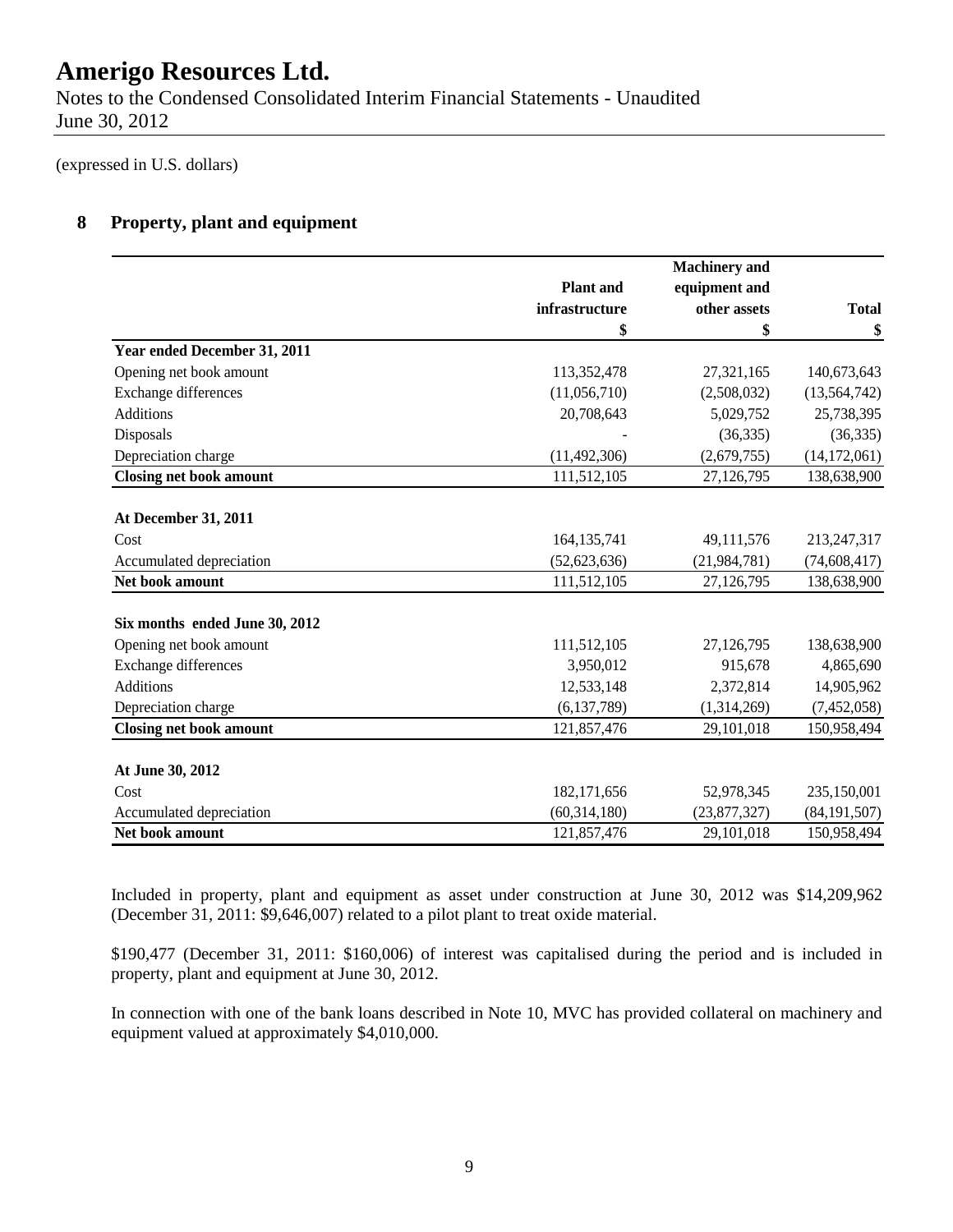Notes to the Condensed Consolidated Interim Financial Statements - Unaudited June 30, 2012

(expressed in U.S. dollars)

### **9 Intangible assets**

|                                    | $\boldsymbol{\mathsf{s}}$ |
|------------------------------------|---------------------------|
| Net book amount, December 31, 2010 | 9,233,924                 |
| Exchange differences               | (859, 120)                |
| Charged to earnings                | (648, 553)                |
| Net book amount, December 31, 2011 | 7,726,251                 |
| Exchange differences               | 482,947                   |
| Charged to earnings                | (688, 142)                |
| Net book amount, June 30, 2012     | 7,521,056                 |

### **10 Borrowings**

|                                                             | <b>June 30,</b>          | December 31, |  |
|-------------------------------------------------------------|--------------------------|--------------|--|
|                                                             | 2012                     | 2011         |  |
|                                                             | \$                       | -\$          |  |
| Bank loans (Note $10(a)$ , (b), (c) and (d))                | 3,365,917                | 4,619,149    |  |
| Less: Short-term debt and current portion of long-term debt | (3,365,917)              | (3,854,551)  |  |
|                                                             | $\overline{\phantom{a}}$ | 764,598      |  |

- a) In October 2009, MVC obtained from a Chilean bank a loan denominated in Unidades de Fomento ("UF"), the Chilean indexed monetary unit. The principal amount of this loan was UF167,600 (the equivalent of CLP 3,500,000,000 or \$6,508,957 at the loan grant date), and was repaid in full during the quarter ended December 31, 2011.
- b) In November 2010, MVC obtained from the same bank described in note 10(a) an additional loan denominated in U.S. dollars in the principal amount of \$4,000,000 to assist with the financing of MVC's investment in a pilot plant to treat oxide material. The balance of this loan and accrued interest at June 30, 2012 was \$1,001,950 (December 31, 2011: \$2,004,160). Borrowing costs of \$190,477 on this loan have been capitalized, at a capitalization rate of 100%.

This loan is repayable in eight equal quarterly instalments of \$500,000 from March 15, 2011 to October 15, 2012, provides for interest at an annual rate of 4.68%, and requires MVC to meet certain interest coverage, debt to equity and bank debt to EBITDA ratios at June 30 and December 31 in each year during the term of the loan. MVC was in compliance with all debt covenants at June 30, 2012.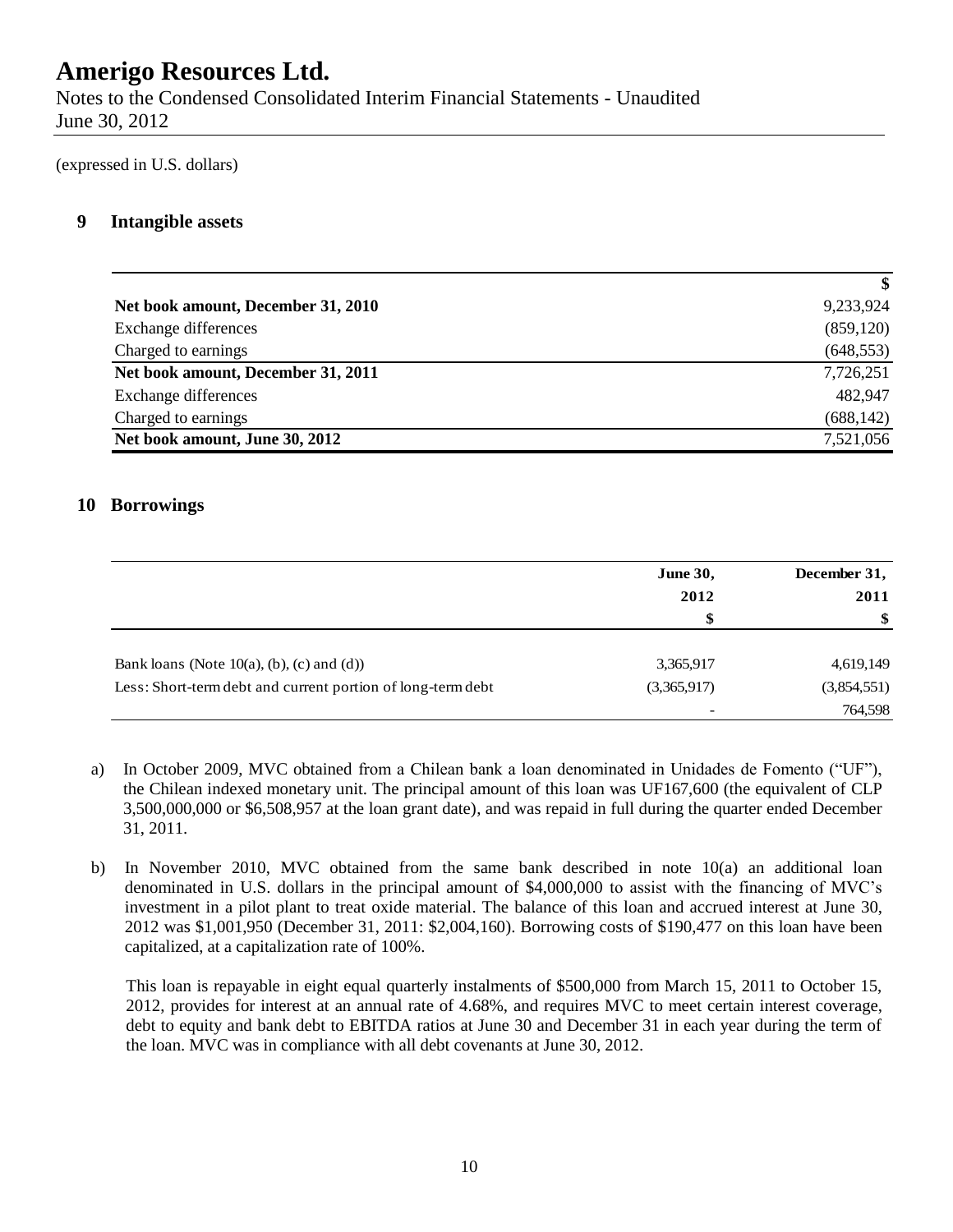### **Amerigo Resources Ltd.** Notes to the Condensed Consolidated Interim Financial Statements - Unaudited June 30, 2012

#### (expressed in U.S. dollars)

c) In December 2008, MVC obtained a \$5,000,000 loan from a Chilean bank. In May 2009, the loan was converted into a CLP loan and on May 12, 2010 it was restructured as a three year loan.

The principal amount of this loan is CLP2,858,250,000 and is repayable in 36 equal monthly instalments of CLP79,395,833 from June 2010 to May 2013. The loan agreement provides for interest at a variable rate of Chilean Association of Banks and Financial Institutions Tasa Bancaria ("TAB") plus 2.5%. Concurrently with the loan agreement, the Company entered into an interest rate swap ("IRS") through which it fixed the rate of the loan to an annual rate of 9.96%. The Company has recognized the IRS in the balance sheet at fair value with changes in its fair value recognized in earnings. MVC provided the bank with security in certain machinery and equipment with a value of approximately \$4,010,000 as collateral. The balance of the loan and accrued interest at June 30, 2012 was the CLP equivalent of \$1,755,857 (December 31, 2011: \$2,614,989).

- d) In January 2012, Minera Valle Central Generacion S.A. ("MVC Generacion"), a wholly-owned subsidiary, obtained from a Chilean bank a working capital loan of CLP 301,000,000 (the equivalent of \$615,555 at the loan grant date). This loan was repayable on July 25, 2012, paid interest at the rate of 0.65% per month and was renewed for a further three-month term subsequent to June 30, 2012 (Note 20). The balance of the loan and accrued interest at June 30, 2012 was the CLP equivalent of \$608,110 (December 31, 2011: \$nil).
- e) In July 2011, MVC entered into an agreement with a Chilean bank to secure a revolving working capital line of credit for up to \$20 million or its equivalent in CLP (the "Line of Credit"). The Line of Credit has a term to July 4, 2014 and provides for interest at a variable rate of TAB plus an applicable margin for borrowings in CLP and interest at a variable rate of LIBOR-30 days plus a Banco de Chile margin plus an applicable margin, for borrowings in US dollars. Current borrowing rates would be 0.62% per month on CLP draws and 2.85% per annum on US dollar draws. The Line of Credit requires MVC to meet minimum quarterly equity, debt to equity and maximum debt ratios. MVC was in compliance with these covenants at June 30, 2012. No funds have been drawn down on this line of credit.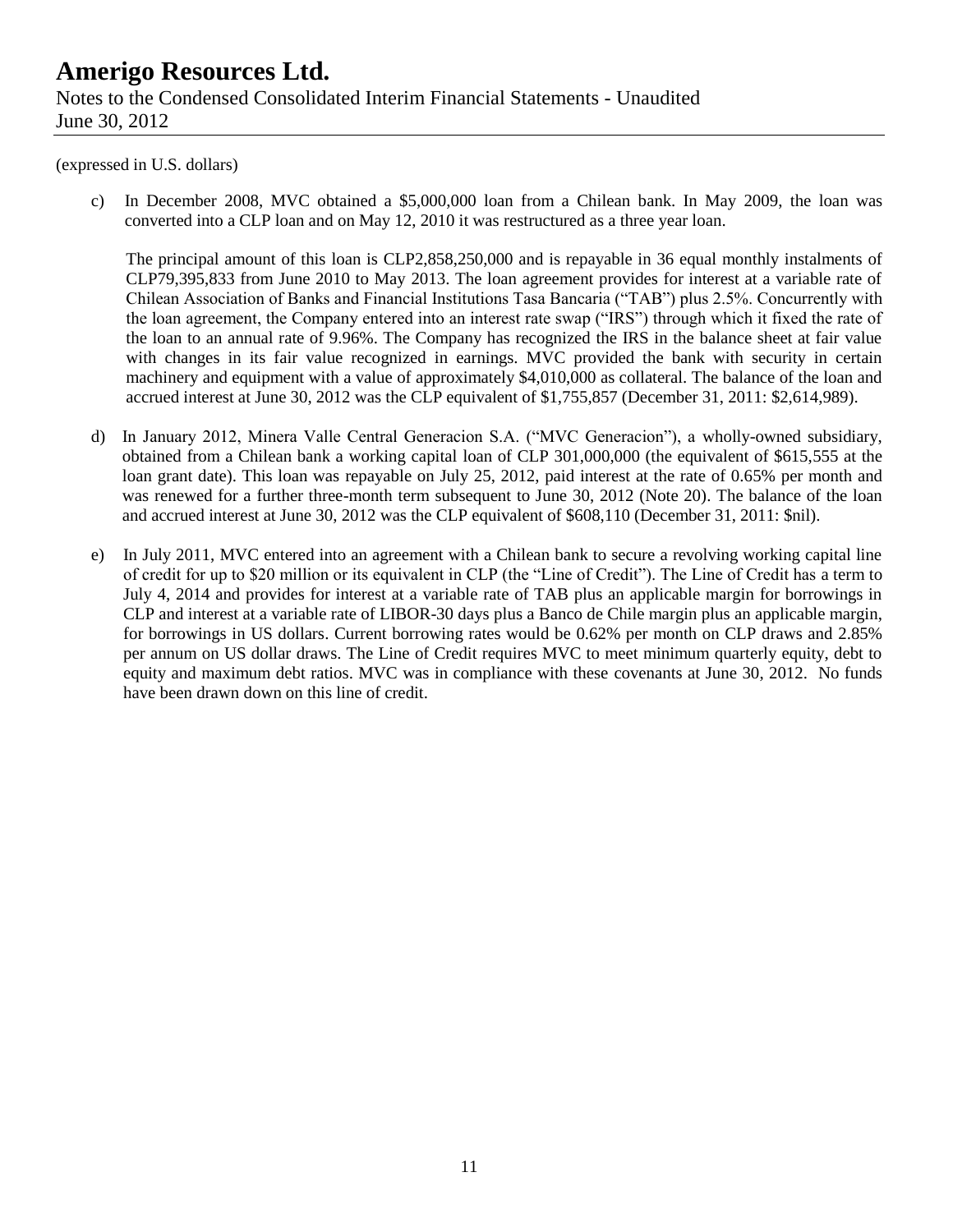Notes to the Condensed Consolidated Interim Financial Statements - Unaudited June 30, 2012

(expressed in U.S. dollars)

### **11 Related party transactions**

(a) Royalties to related parties

Amerigo holds its interest in MVC through Amerigo International Holdings Corp. ("Amerigo International").

Amerigo International is wholly-owned by Amerigo except for certain outstanding Class A shares which are owned indirectly by the President and Chief Executive Officer, an associate of the President and Chief Executive Officer, a former director and an associate of a former director of Amerigo, and were issued in order to structure a tax-efficient manner of paying the royalty obligation (the "Royalty") owing to the director and former director, who transferred to the Company an option to purchase MVC.

In accordance with the articles of Amerigo International, the holders of the Class A shares are not entitled to any dividend or to other participation in the profits of Amerigo International, except for a total royalty dividend, if declared by the directors of Amerigo International, in an amount equal to the amount of the Royalty.

The Royalty is calculated as follows:

- \$0.01 for each pound of copper equivalent produced from El Teniente tailings by MVC or any successor entity to MVC if the price of copper is under \$0.80, or
- \$0.015 for each pound of copper equivalent produced from El Teniente tailings by MVC or any successor entity to MVC if the price of copper is \$0.80 or more.

The Royalty is a derivative financial instrument. This liability is measured at fair value, with changes in fair value recorded in profit for the period.

The Royalty is paid as a royalty dividend on the Class A shares of Amerigo International. During the six months ended June 30, 2012, royalties totalling \$411,841 were paid or accrued to the Amerigo International Class A shareholders on production in the period (2011: \$333,336). At June 30, 2012, \$62,203 of this amount remained outstanding (December 31, 2011: \$74,967).

(b) Purchases of goods and services

The Company's related parties consist of companies owned by executive officers and directors, as follows:

|                                   | Nature of transactions |
|-----------------------------------|------------------------|
| Zeitler Holdings Corp.            | Management             |
| Michael J. Kuta Law Corporation   | Management             |
| Delphis Financial Strategies Inc. | Management             |

The Company incurred the following fees in connection with companies owned by executive officers and directors. Transactions have been measured at the exchange amount which is determined on a cost recovery basis.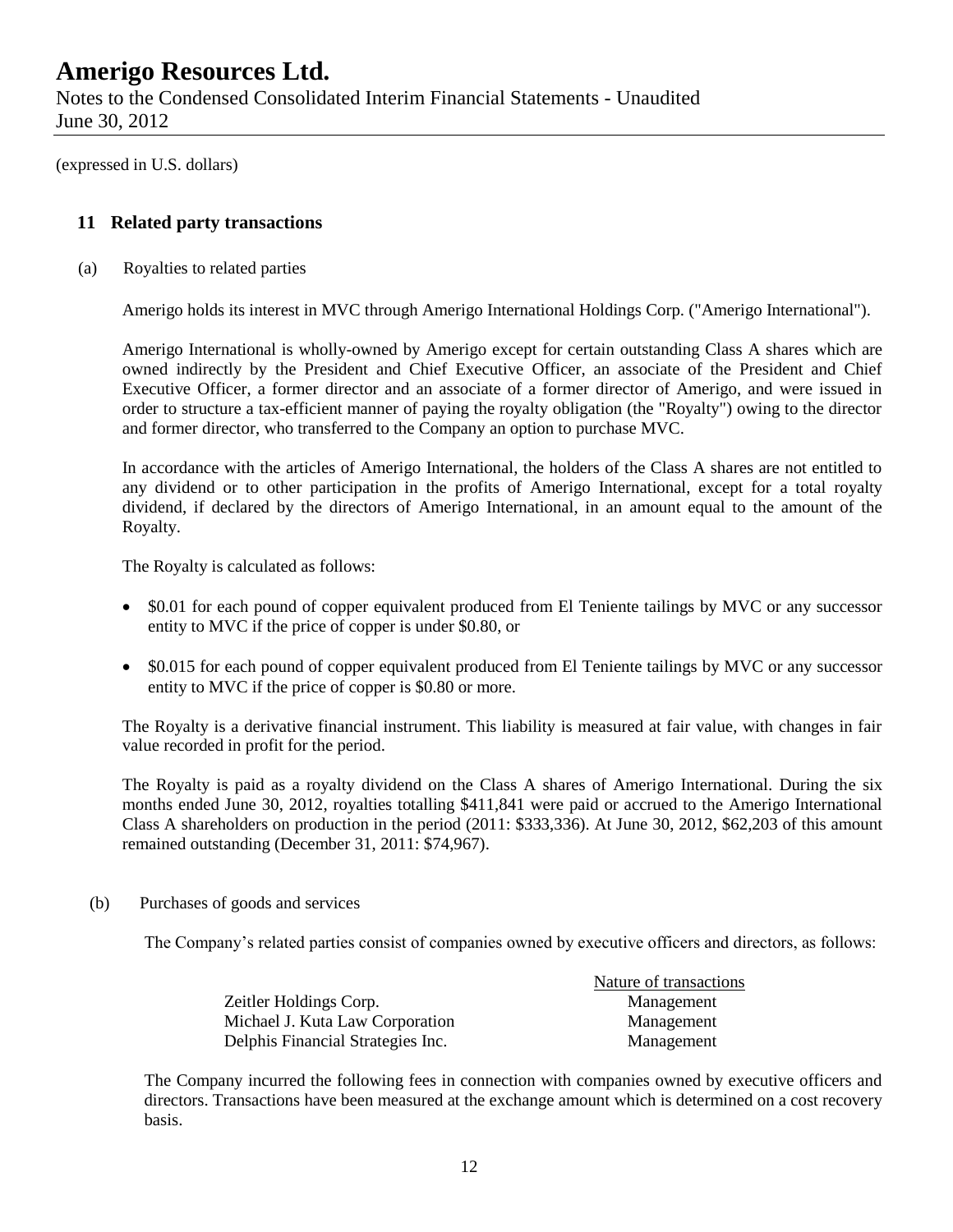Notes to the Condensed Consolidated Interim Financial Statements - Unaudited June 30, 2012

(expressed in U.S. dollars)

|                              | Six months      | Six months      |
|------------------------------|-----------------|-----------------|
|                              | ended           | ended           |
|                              | <b>June 30,</b> | <b>June 30,</b> |
|                              | 2012            | 2011            |
|                              | S               | \$              |
| Management fees and salaries | 360,646         | 361,130         |

### (c) Key management compensation

The remuneration of directors and other members of key management during the six months ended June 30, 2012 and 2011 was as follows:

|                                          | Six months      | Six months               |  |
|------------------------------------------|-----------------|--------------------------|--|
|                                          | ended           | ended<br><b>June 30,</b> |  |
|                                          | <b>June 30,</b> |                          |  |
|                                          | 2012            | 2011                     |  |
|                                          | \$              | $\mathbf{\$}$            |  |
| Salaries, management and directors' fees | 471,967         | 459,094                  |  |
| Share-based payments                     | 697,519         | 1,239,868                |  |
|                                          | 1,169,486       | 1,698,962                |  |

Share-based payments are in respect of options vested to key management personnel, with the fair value determined in accordance with the Black-Scholes option-pricing model.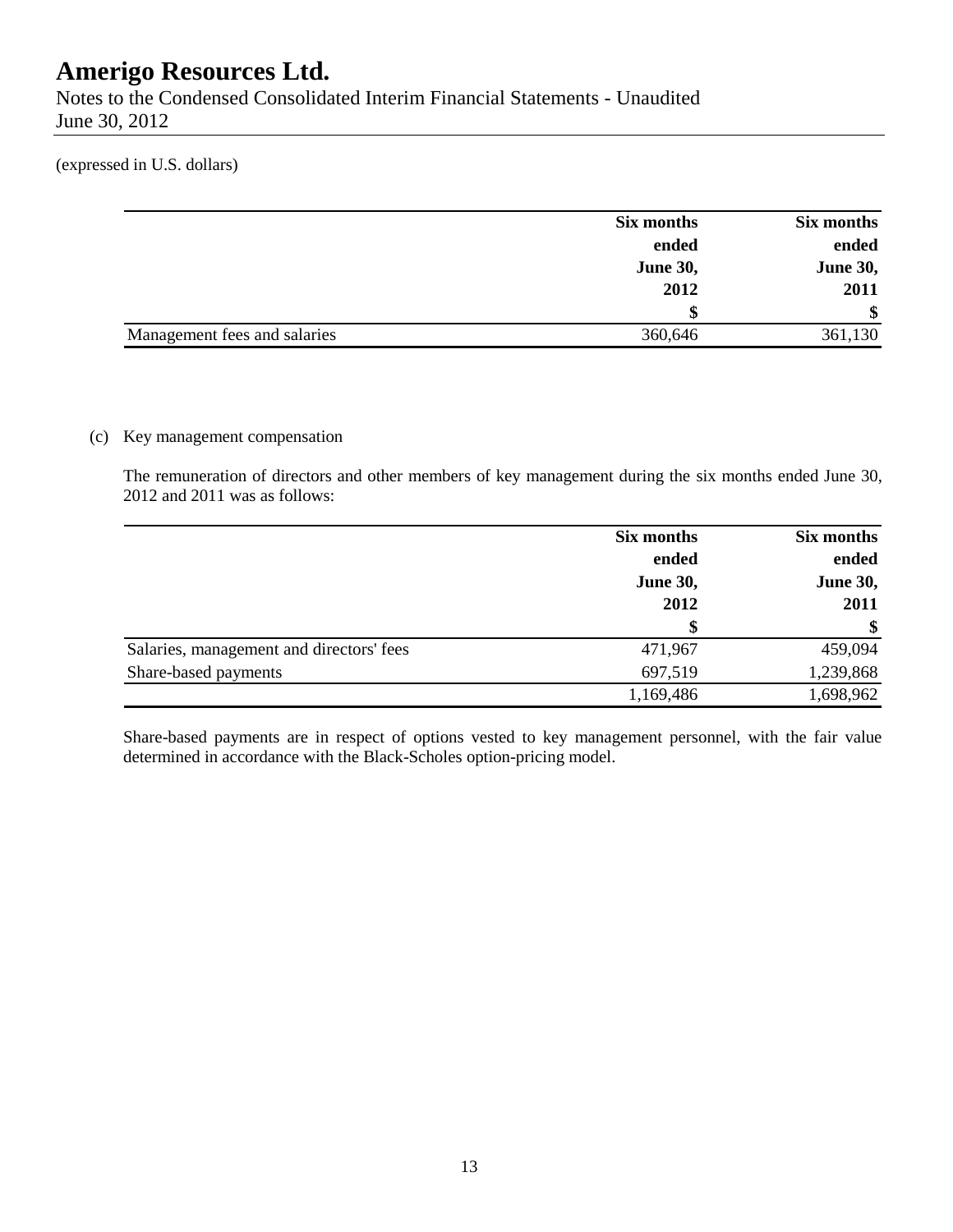Notes to the Condensed Consolidated Interim Financial Statements - Unaudited June 30, 2012

(expressed in U.S. dollars)

### **12 Equity**

a) Share capital

Authorised share capital consists of an unlimited number of common shares without par value.

b) Share options

The weighted average fair value of the share options granted in the period was estimated at Cdn\$0.28 per option (2011: Cdn\$0.45) at the grant date based on the Black-Scholes option-pricing model using the following assumptions:

|                                 | 2012   | 2011   |
|---------------------------------|--------|--------|
|                                 | S      | \$     |
| Weighted average share price    | 0.73   | 1.28   |
| Weighted average exercise price | 0.73   | 1.28   |
| Dividend yield                  | 5.51%  | 3.16%  |
| Risk free interest rate         | 1.25%  | 2.29%  |
| Expected life (years)           | 3.66   | 3.61   |
| Expected volatility             | 71.73% | 67.93% |

#### Outstanding share options:

|                        | June 30, 2012 |          | <b>December 31, 2011</b> |          |
|------------------------|---------------|----------|--------------------------|----------|
|                        |               | Weighted |                          | Weighted |
|                        |               | average  |                          | average  |
|                        |               | exercise |                          | exercise |
|                        | <b>Share</b>  | price    | <b>Share</b>             | price    |
|                        | options       | Cdn\$    | options                  | $Cdn$ \$ |
| At start of the period | 10,070,000    | 1.25     | 9,010,000                | 1.38     |
| Granted                | 3,900,000     | 0.73     | 3,200,000                | 1.28     |
| Exercised              |               |          | (780,000)                | 0.33     |
| Expired                | (1,670,000)   | 2.23     | (1,360,000)              | 2.69     |
| At end of the period   | 12,300,000    | 0.95     | 10,070,000               | 1.25     |
| Vested and exercisable | 10,000,000    | 1.01     | 10,070,000               | 1.25     |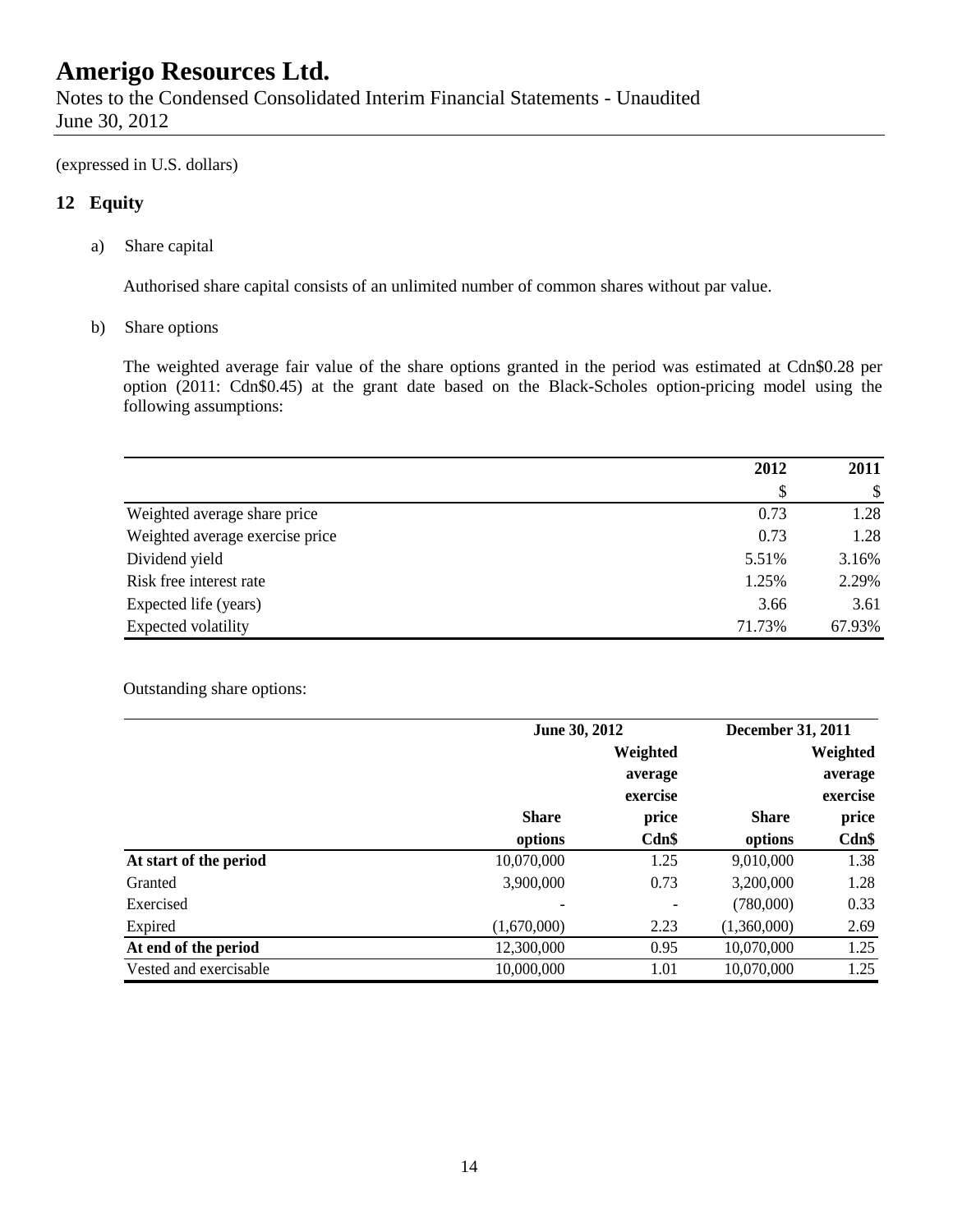Notes to the Condensed Consolidated Interim Financial Statements - Unaudited June 30, 2012

#### (expressed in U.S. dollars)

Information relating to share options outstanding at June 30, 2012 is as follows:

|               |                     |                     | Weighted                  |                     | Weighted<br>average |
|---------------|---------------------|---------------------|---------------------------|---------------------|---------------------|
|               |                     |                     | average<br>exercise price | Weighted<br>average | remaining<br>life   |
|               |                     |                     | on                        | exercise price      | of                  |
| Outstanding   | <b>Vested share</b> |                     | outstanding               | on vested           | outstanding         |
| share options |                     | options Price range | options                   | options             | options             |
|               |                     | Cdn\$               | Cdn\$                     | \$                  | (years)             |
| 1,700,000     | 1,000,000           | $0.31 - 0.69$       | 0.42                      | 0.35                | 3.09                |
| 3,165,000     | 3,165,000           | $0.70 - 0.74$       | 0.70                      | 0.70                | 2.67                |
| 3,200,000     | 1,600,000           | $0.75 - 0.95$       | 0.77                      | 0.77                | 4.68                |
| 3,200,000     | 3,200,000           | $0.96 - 1.73$       | 1.28                      | 1.28                | 3.71                |
| 1,035,000     | 1,035,000           | 1.74-2.13           | 2.13                      | 2.13                | 0.72                |
| 12,300,000    | 10,000,000          |                     | 0.95                      | 1.01                | 3.36                |

Further information about share options is as follows:

| Six months                               | Six months      |
|------------------------------------------|-----------------|
| ended                                    | ended           |
| <b>June 30,</b>                          | <b>June 30,</b> |
| 2012                                     | 2011            |
|                                          | \$              |
| 719,734<br>Total compensation recognized | 1,249,845       |

All option pricing models take into account, as a minimum, the following factors:

- a) The exercise price of the option;
- b) The life of the option;
- c) The current price of the underlying shares;
- d) The expected volatility of the share price;
- e) The dividends expected on the shares (if appropriate); and
- f) The risk-free interest rate for the life of the option.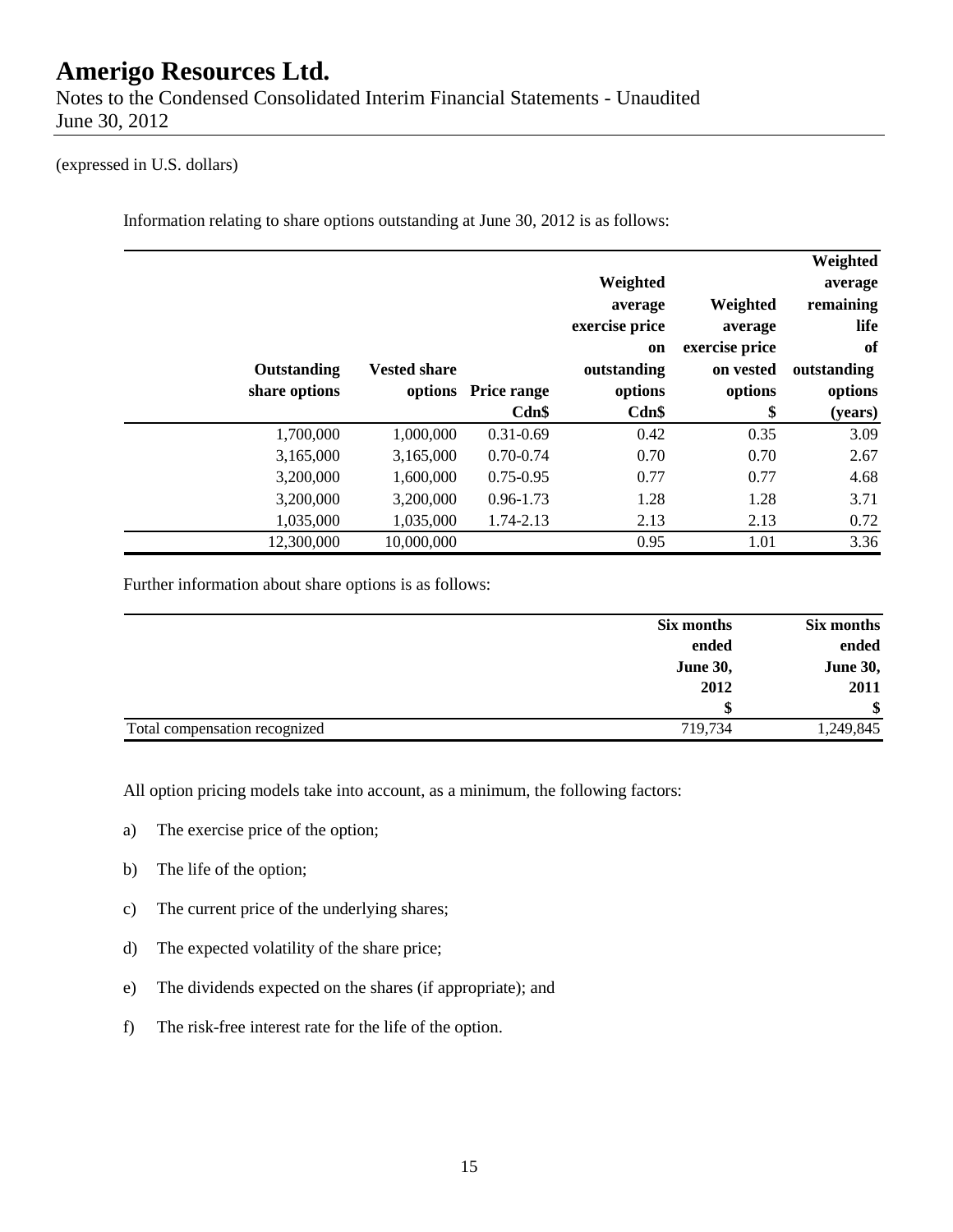Notes to the Condensed Consolidated Interim Financial Statements - Unaudited June 30, 2012

#### (expressed in U.S. dollars)

- c) Earnings per share
	- (i) Basic

Basic earnings per share are calculated by dividing the profit attributable to equity owners of the Company by the weighted average number of ordinary shares in issue during the period.

|                                           | <b>June 30,</b> | <b>June 30,</b> |  |
|-------------------------------------------|-----------------|-----------------|--|
|                                           | 2012            | 2011            |  |
|                                           | \$              | \$              |  |
| Profit for the period                     | 1,308,020       | 13,540,168      |  |
| Weighted average number of shares (000's) | 172,290,344     | 171,799,245     |  |
| Basic earnings per share                  | 0.01            | 0.08            |  |

#### (ii) Diluted

Diluted earnings per share are calculated by adjusting the weighted average number of shares outstanding to assume conversion of all potentially dilutive shares. Potentially dilutive shares relate to the exercise of outstanding share purchase options.

| <b>June 30,</b> | <b>June 30,</b> |  |
|-----------------|-----------------|--|
| 2012            | 2011            |  |
| \$              | \$              |  |
| 1,308,020       | 13,540,168      |  |
|                 |                 |  |
| 172,290,344     | 171,799,245     |  |
|                 |                 |  |
| 1,203,704       | 2,588,384       |  |
| 173,494,048     | 174,387,629     |  |
|                 | 0.08            |  |
|                 | 0.01            |  |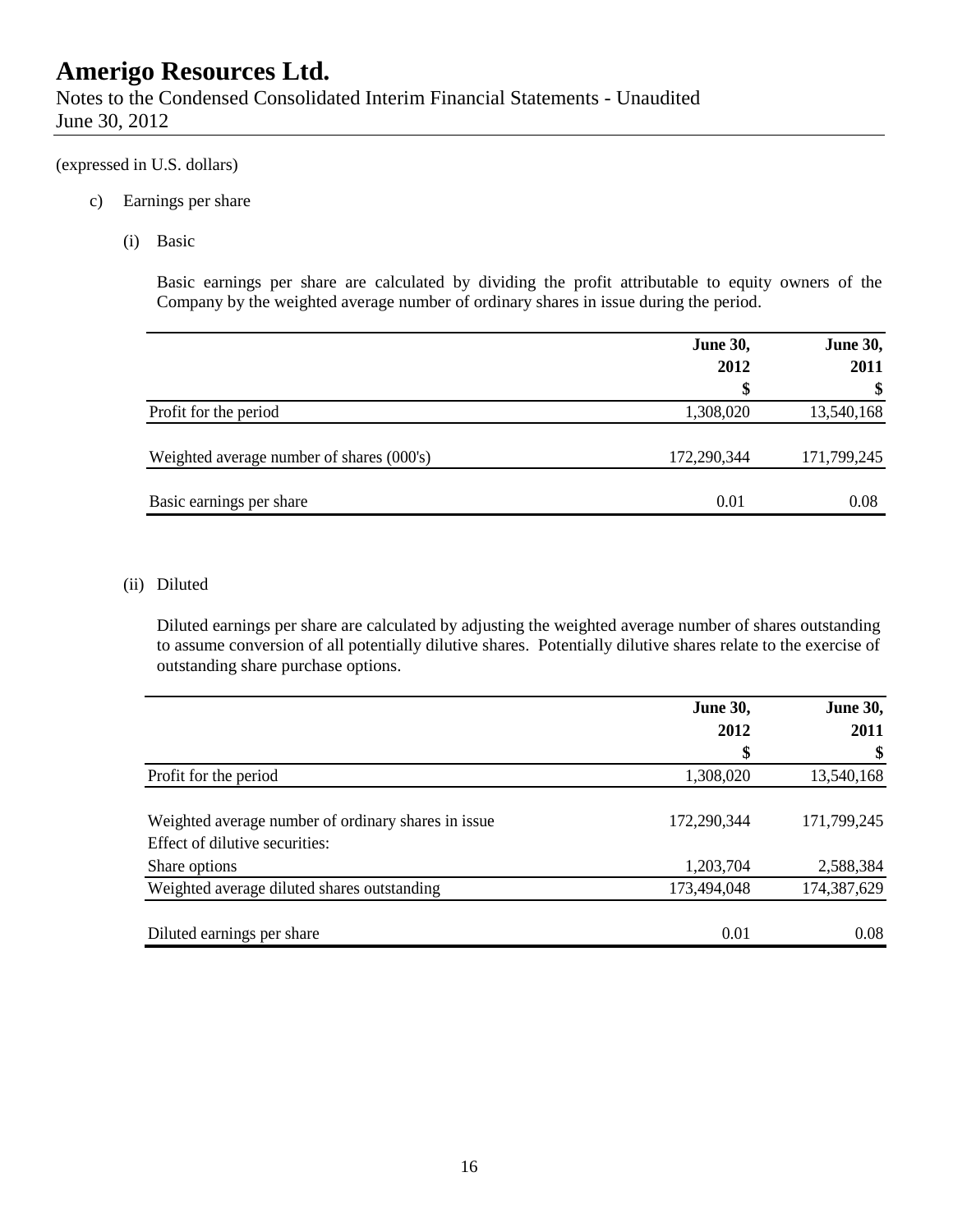Notes to the Condensed Consolidated Interim Financial Statements - Unaudited June 30, 2012

(expressed in U.S. dollars)

#### **13 Segment information**

Operating segments are based on the reports reviewed by the board of directors that are used to make strategic decisions. The Company has one operating segment, the production of copper concentrates with the production of molybdenum concentrates as a by-product.

The geographic distribution of non-current assets is as follows:

|        |                 | Property, plant and equipment |            | <b>Other</b> |  |
|--------|-----------------|-------------------------------|------------|--------------|--|
|        | <b>June 30,</b> | December 31,                  |            | December 31, |  |
|        | 2012            | 2011                          | 2012       | 2011         |  |
| Chile  | 150,606,018     | 138,250,167                   | 12,965,111 | 15,779,857   |  |
| Canada | 352,476         | 388,736                       | 1,097,034  | 1,259,984    |  |
|        | 150,958,494     | 138,638,903                   | 14,062,145 | 17,039,841   |  |

All of the Company's revenues are to external customers and originate in Chile.

The Company's sales to one customer represent 76% of reported revenue (2011: 93 %).

### **14 Cost of sales**

|                               | <b>Quarter</b><br>ended | <b>Quarter</b><br>ended | Six months<br>ended | Six months<br>ended |
|-------------------------------|-------------------------|-------------------------|---------------------|---------------------|
|                               | <b>June 30,</b>         | <b>June 30,</b>         | <b>June 30,</b>     | <b>June 30,</b>     |
|                               | 2012                    | 2011                    | 2012                | 2011                |
|                               | \$                      | \$                      | \$                  | \$                  |
| Direct production costs       | 24,887,489              | 19,631,156              | 55,116,585          | 43,827,726          |
| El Teniente royalty           | 9,589,069               | 10,440,175              | 21,273,448          | 20,991,977          |
| Depreciation and amortization | 3,904,898               | 3,457,313               | 7,935,005           | 6,816,195           |
| Administration                | 1,273,960               | 946,857                 | 2,379,615           | 1,861,953           |
| Transportation                | 436,558                 | 348,705                 | 754,632             | 719,782             |
| Total cost of sales           | 40,091,974              | 34,824,206              | 87,459,285          | 74,217,633          |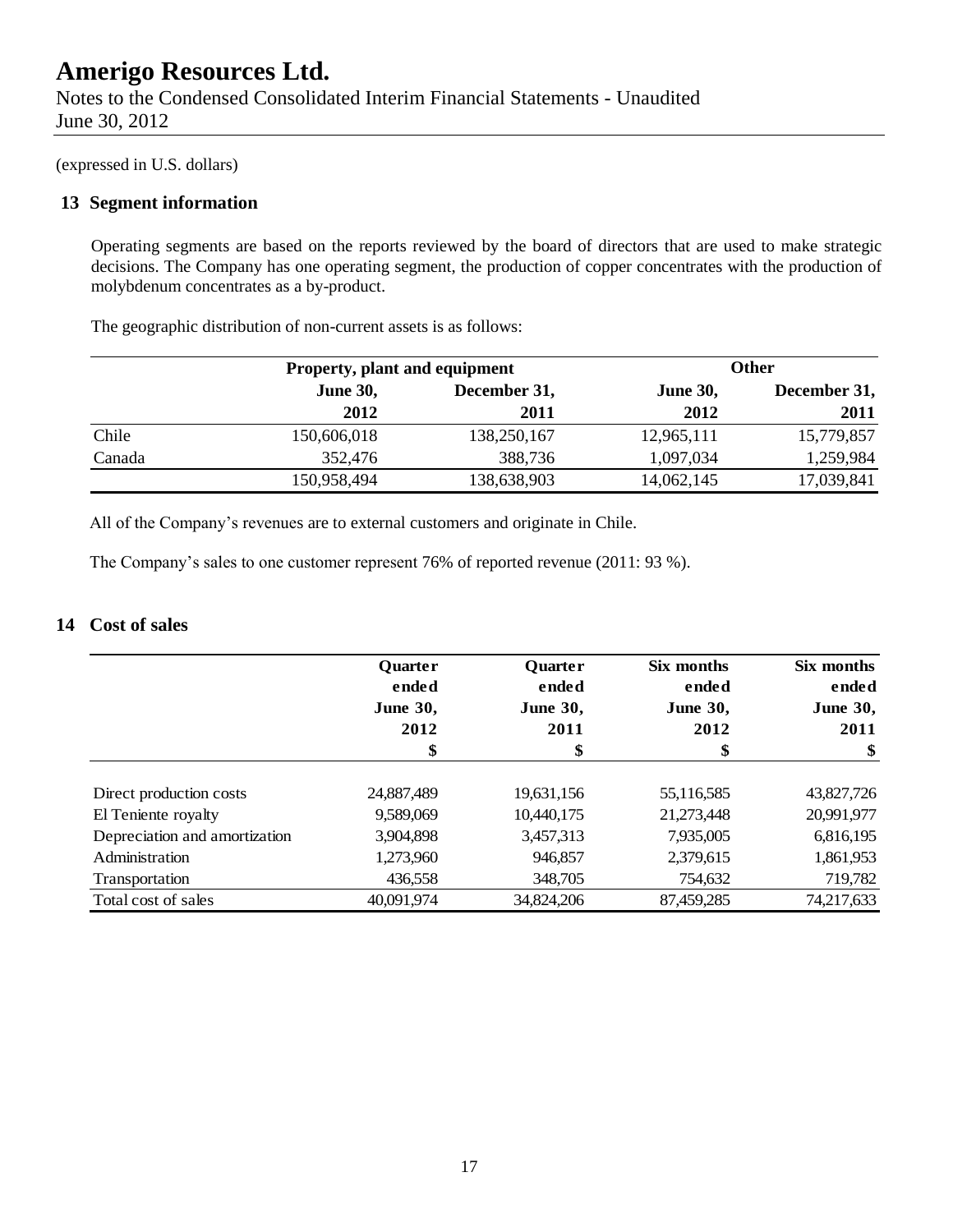Notes to the Condensed Consolidated Interim Financial Statements - Unaudited June 30, 2012

### (expressed in U.S. dollars)

### **15 General and administration expenses**

|                                            | <b>Ouarter</b>  | <b>Quarter</b>  | Six months      | Six months      |
|--------------------------------------------|-----------------|-----------------|-----------------|-----------------|
|                                            | ended           | ended           | ended           | ended           |
|                                            | <b>June 30,</b> | <b>June 30,</b> | <b>June 30,</b> | <b>June 30,</b> |
|                                            | 2012            | 2011            | 2012            | 2011            |
|                                            | \$              | \$              | \$              | \$              |
|                                            |                 |                 |                 |                 |
| Office and general expenses                | 253,394         | 285,087         | 714,619         | 548,404         |
| Salaries, management and professional fees | 371,085         | 390,613         | 693,292         | 753,551         |
| Share-based payments                       | 375,560         | 754,337         | 719,734         | 1,280,573       |
| Royalties to related parties               | 188,923         | 153,208         | 411,841         | 333,336         |
| Total general and administration           | 1,188,962       | 1,583,245       | 2,539,486       | 2,915,864       |

### **16 Finance expense**

|                                            | Quarter<br>ended<br><b>June 30,</b><br>2012 | <b>Quarter</b><br>ended<br><b>June 30,</b><br>2011 | Six months<br>ended<br><b>June 30,</b><br>2012 | Six months<br>ended<br><b>June 30,</b><br>2011 |
|--------------------------------------------|---------------------------------------------|----------------------------------------------------|------------------------------------------------|------------------------------------------------|
|                                            | \$                                          | \$                                                 | \$                                             | \$                                             |
| Interest charges                           | 138,878                                     | 182,318                                            | 268,028                                        | 395,867                                        |
| Interest rate swap-change in fair value    | (34, 477)                                   | 203,053                                            | (55,501)                                       | 201,556                                        |
| Asset returement obligation accretion cost | 72,576                                      | 111,519                                            | 164,085                                        | 223,038                                        |
| Royalty accretion adjustment               | (218, 451)                                  | (156, 108)                                         | (533,249)                                      | (291, 161)                                     |
| Total finance expense                      | (41, 474)                                   | 340,782                                            | (156, 637)                                     | 529,300                                        |

### **17 Other gains**

|                              | Quarter<br>ended<br><b>June 30,</b><br>2012<br>\$ | Quarter<br>ended<br><b>June 30,</b><br>2011 | Six months<br>ended<br><b>June 30,</b><br>2012<br>\$ | Six months<br>ended<br><b>June 30,</b><br>2011<br>\$ |
|------------------------------|---------------------------------------------------|---------------------------------------------|------------------------------------------------------|------------------------------------------------------|
| Foreign exchange loss (gain) | 411,271                                           | (281, 440)                                  | (408,960)                                            | (576, 199)                                           |
| Other gains                  | (187, 363)                                        | (269, 381)                                  | (361,060)                                            | (432, 208)                                           |
| Total other gains            | 223,908                                           | (550, 821)                                  | (770,020)                                            | (1,008,407)                                          |